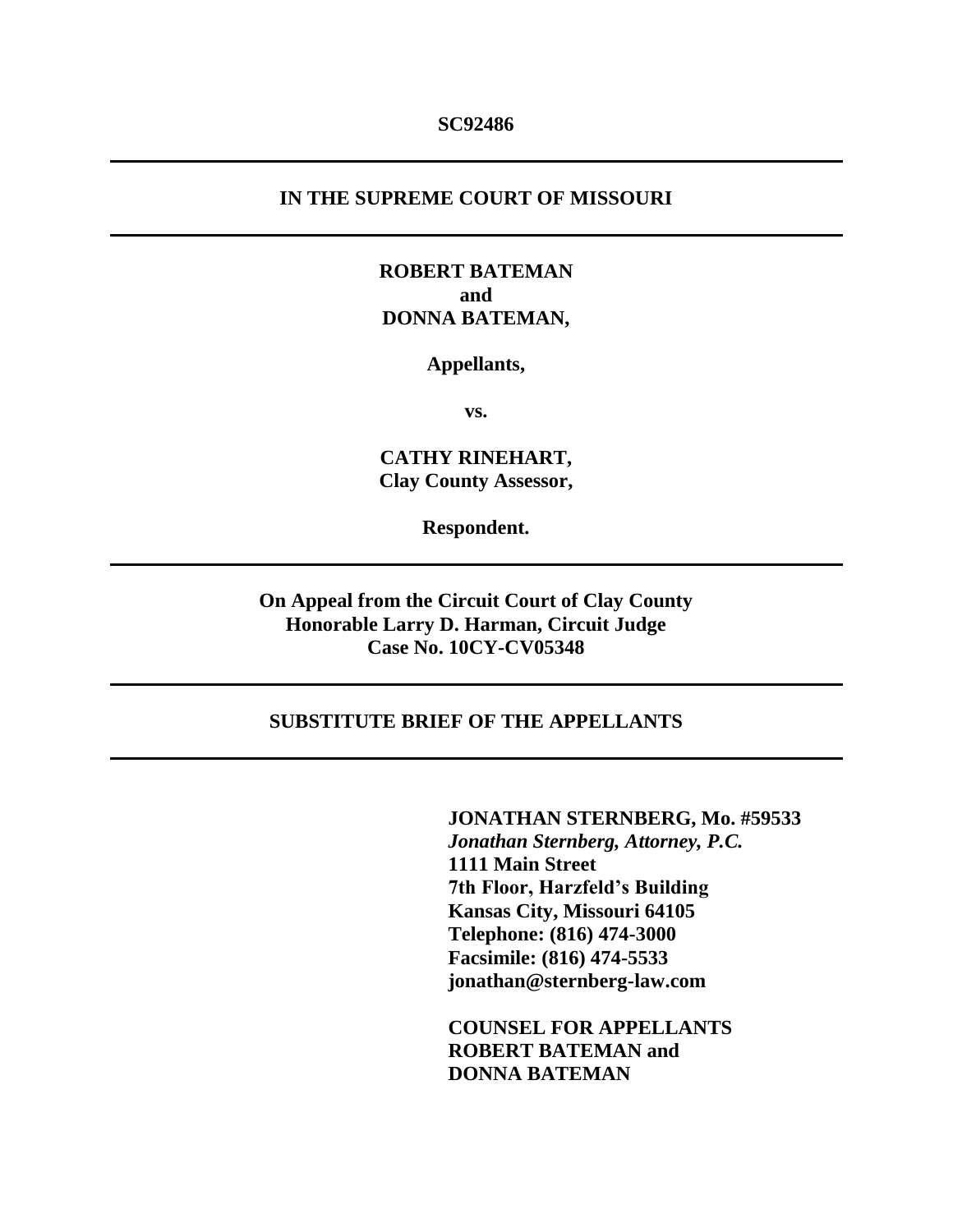#### **Preliminary Statement**

Since 2001, Robert and Donna Bateman have owned two parcels of vacant land within a residential subdivision in Clay County. The City of Gladstone zones the land for single-family residential use and prohibits any and all commercial use of the land. In 2000, the City Council unanimously refused to change the zoning to commercial.

One of the parcels, located on a cul-de-sac between two houses, used to have a house located on it. The Batemans demolished it because it was in bad condition. The other parcel is landlocked and has never been used. The Clay County Assessor always had classified the parcels as residential and assessed their property taxes as such.

Suddenly, for the 2009-10 cycle, the Assessor abruptly reclassified the Batemans' vacant land as commercial and reassessed it at ten times the previous value. The Batemans challenged this first before the County Board of Equalization, and then before the State Tax Commission ("STC"). The STC affirmed the reclassification and reassessment. It held the land's immediate most suitable economic use was commercial.

This was error. In Missouri, for the immediate most suitable economic use of residentially-zoned property to be commercial, the County must show that the disparate zoning is not an obstacle to its immediate commercial use. There was no such evidence here. Rather, the County agreed the land was zoned solely for residential use, never had been used as commercial, and could not be used as commercial during the 2009-10 assessment cycle. As a matter of law, the notion that someday, in some speculative future, the land *might* be rezoned cannot equate to its *immediate* most suitable use.

This Court should reverse the trial court's judgment that affirmed the STC.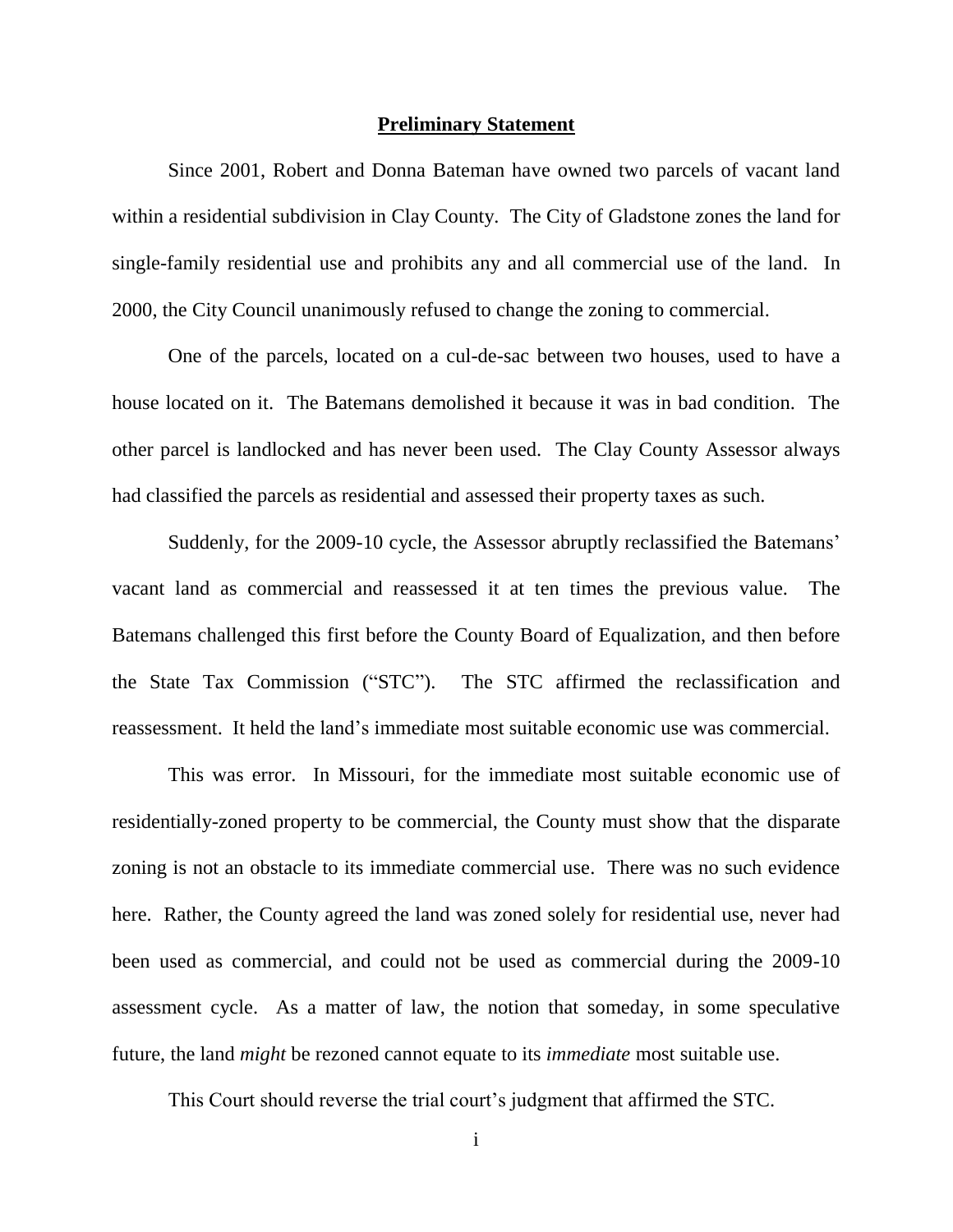| A. Under § 137.016.5, the "immediate most suitable economic use" of vacant         |
|------------------------------------------------------------------------------------|
| land must be the suitable economic use that can occur with the least delay.  15    |
| If vacant land is zoned for a specific economic use, that use must be<br><b>B.</b> |
|                                                                                    |
| C. The STC misapplied $\S$ 137.016.5: no evidence rebuts the presumption that      |
| the immediate most suitable economic use of the Batemans' vacant land zoned        |
|                                                                                    |
| D. The STC's misapplication of $\S$ 137.016.5 renders the Assessor's appraisal     |
|                                                                                    |
|                                                                                    |
|                                                                                    |

## **Table of Contents**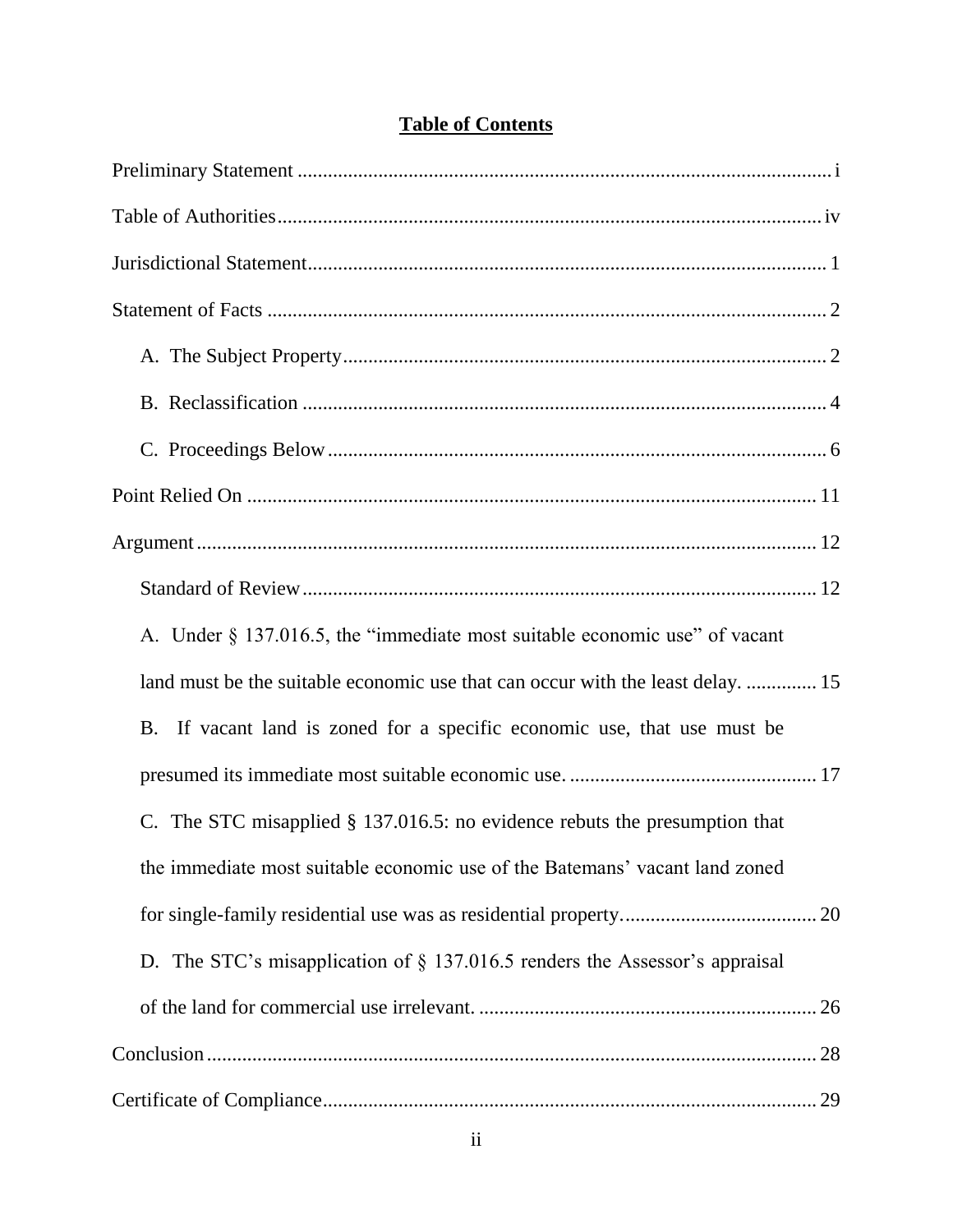| State Tax Comm'n Order Affirming Hearing Officer Decision (Apr. 13, 2010) A22 |  |
|-------------------------------------------------------------------------------|--|
|                                                                               |  |
|                                                                               |  |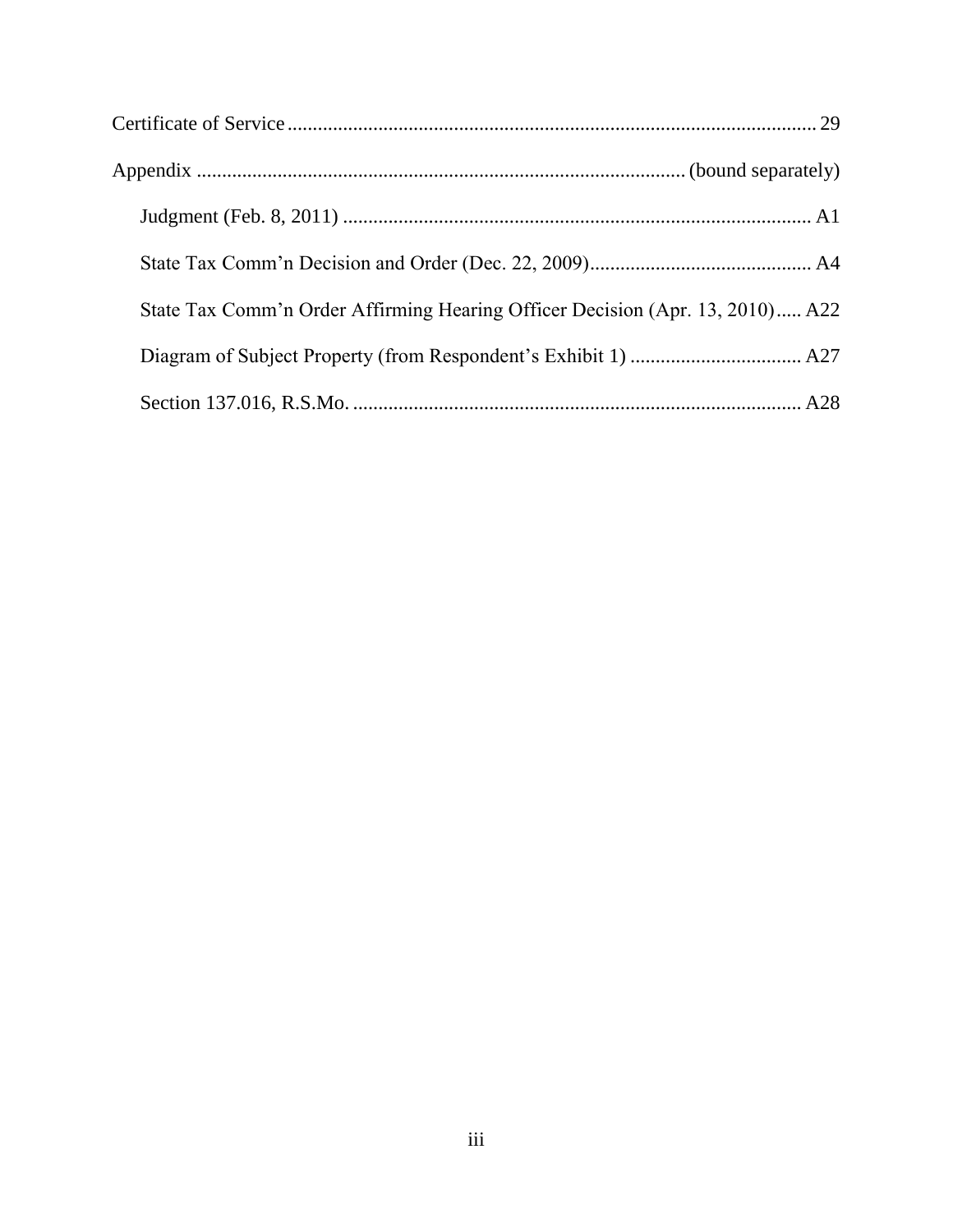## **Table of Authorities**

| . .<br>a.<br>aS-<br>×, |
|------------------------|
|------------------------|

*Algonquin Golf Club v. State Tax Comm'n*, 220 S.W.3d 415 (Mo. App. 2007)

|--|--|--|--|--|--|--|--|--|--|--|

*Albanna v. State Bd. of Registration for the Healing Arts*, 292 S.W.3d 423

*Bird v. Mo. Bd. of Architects*, 259 S.W.3d 516 (Mo. banc 2008) ..................................... 12

*NCR Corp. v. State Tax Comm'n*, 637 S.W.2d 44 (Mo. App. 1982) ................................ 25

- *Reeves v. Snider*, 115 S.W.3d 375 (Mo. App. 2003)......................................................... 14
- *Rinehart v. Bateman*, 363 S.W.3d 357 (Mo. App. 2012).................................................... 7

*State ex rel. Mo. Hwy. & Transp. Comm'n v. Modern Tractor & Supply Co.*,

839 S.W.2d 642 (Mo. App. 1992) .............................................................11, 24-25, 27

*State ex rel. State Hwy. Comm'n v. Carlson*, 463 S.W.2d 74 (Mo. App. 1970)......... 11, 25

*State ex rel. Unnerstall v. Berkemeyer*, 298 S.W.3d 513 (Mo. banc 2009) .................15-16

*Zimmerman v. Mo. Bluffs Golf Joint Venture*, 50 S.W.3d 907 (Mo. App. 2001) ....... 11, 14

## **Constitution of Missouri**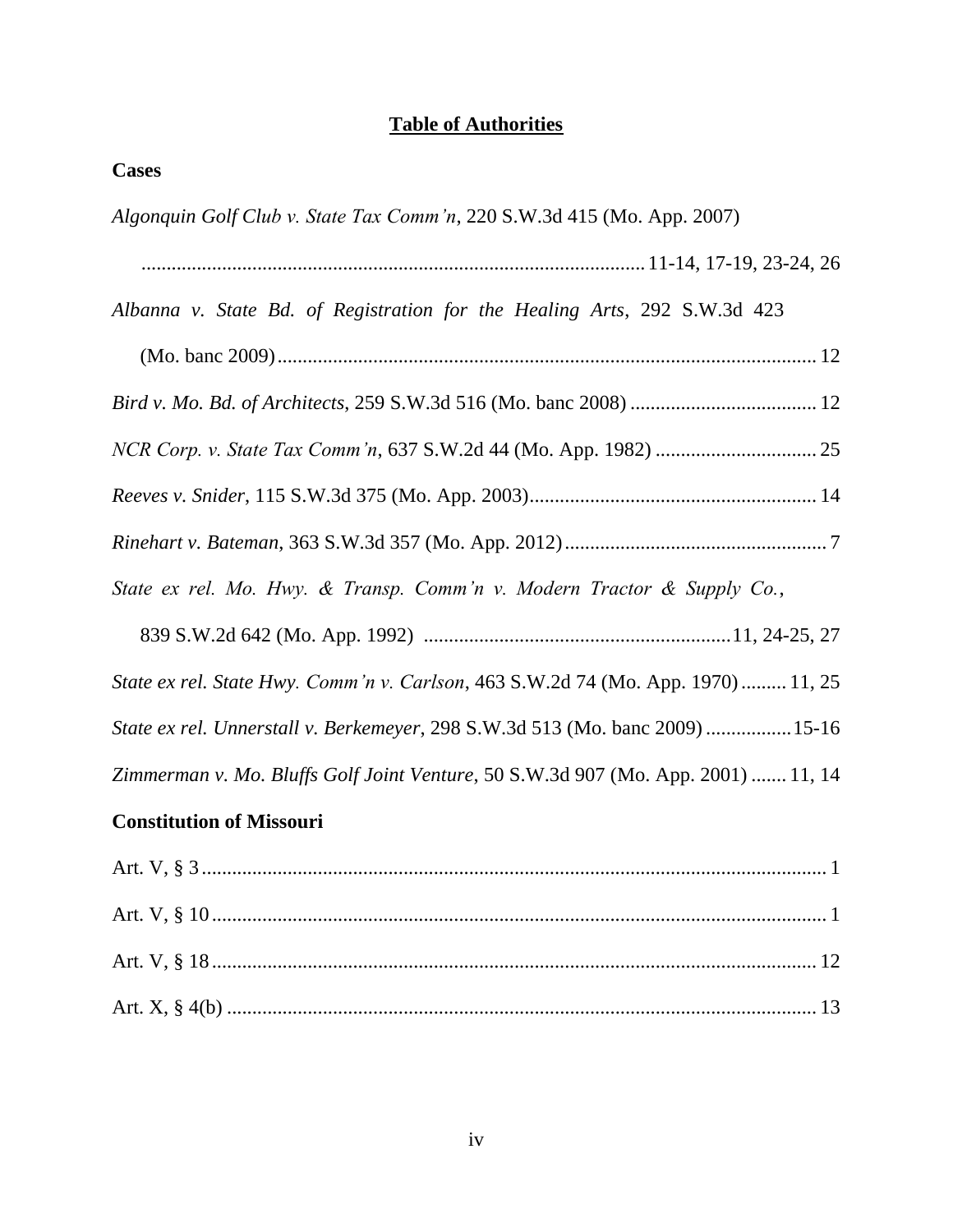## **Revised Statutes of Missouri**

| <b>Acts of the Missouri General Assembly</b> |
|----------------------------------------------|
|                                              |
| <b>Missouri Supreme Court Rules</b>          |
|                                              |
|                                              |
| <b>Other Authorities</b>                     |
|                                              |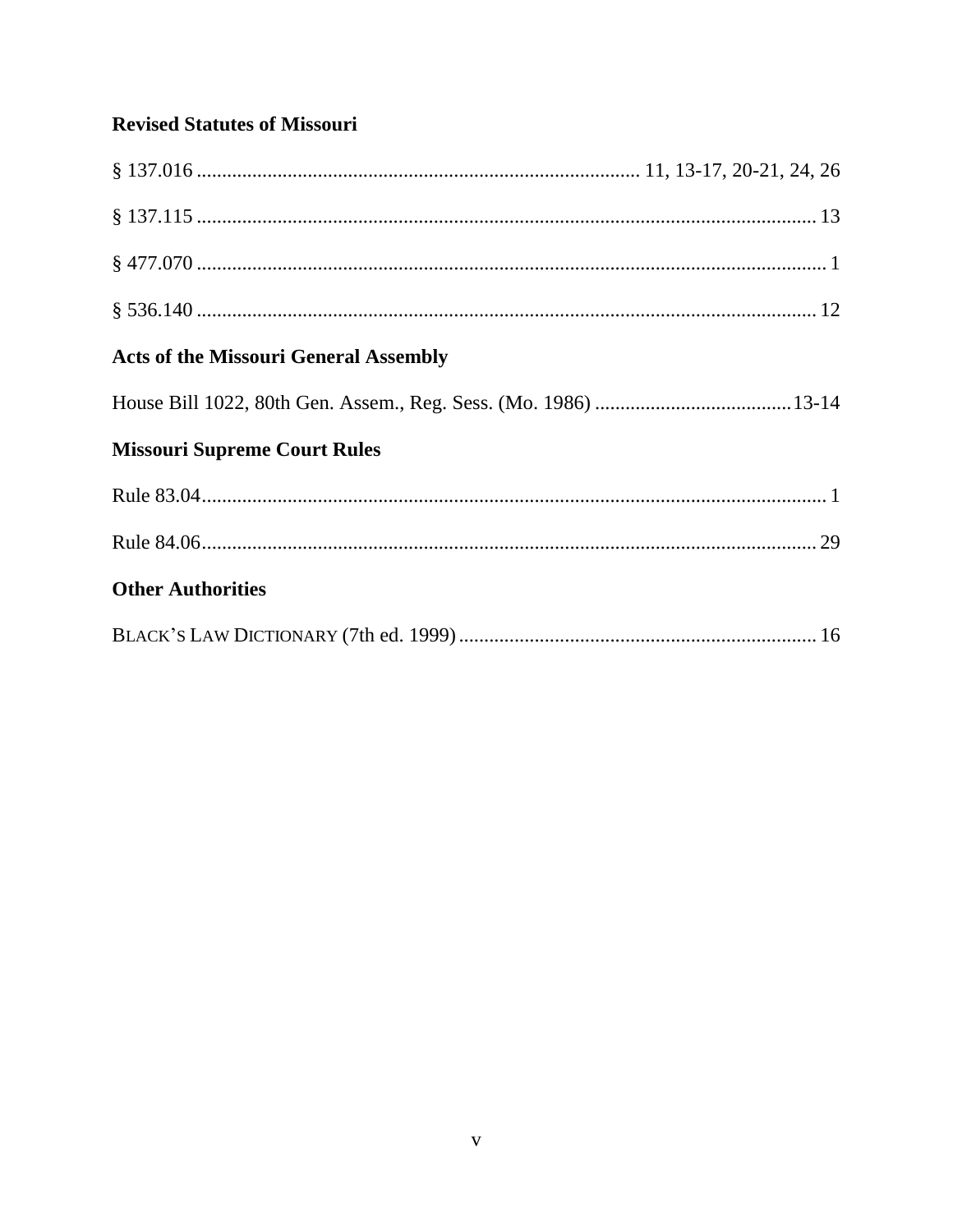#### **Jurisdictional Statement**

This is a landowner couple's appeal from a judgment affirming a decision of the State Tax Commission concerning the assessment of property tax against their vacant land.

This case does not fall within this Court's exclusive appellate jurisdiction under Mo. Const. art. V, § 3. Appellants timely appealed to the Missouri Court of Appeals, Western District. This case arose in Clay County. Under § 477.070, R.S.Mo., venue lay within that district of the Court of Appeals. The Court of Appeals designated this case as No. WD73947.

On February 21, 2012, the Court of Appeals issued an opinion affirming the trial court's judgment. Appellants filed a timely Motion for Rehearing and Application for Transfer in the Court of Appeals, both of which were denied. Appellants then filed a timely Application for Transfer in this Court pursuant to Rule 83.04. On July 3, 2012, the Court sustained that application and transferred this case.

Therefore, pursuant to Mo. Const. art. V, § 10, which gives this Court authority to transfer a case from the Court of Appeals "before or after opinion because of the general interest or importance of a question involved in the case, or for the purpose of reexamining the existing law, or pursuant to supreme court rule," this Court has jurisdiction.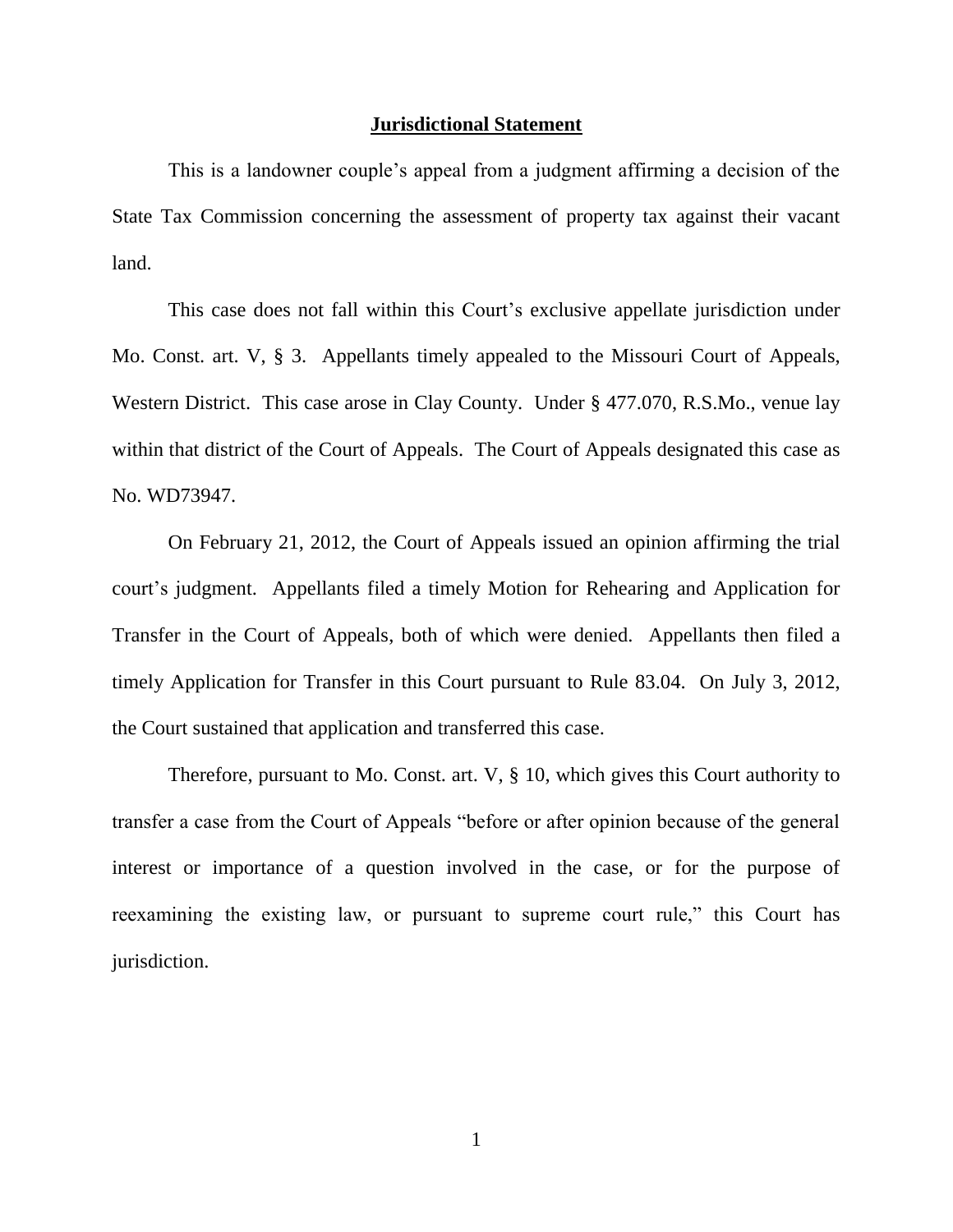#### **Statement of Facts**

### **A. The Subject Property**

In 2001, Appellants Robert and Donna Bateman bought two contiguous parcels of land in Gladstone, Clay County, Missouri (L.F. 135, 144). Both lots are "vacant land on the southeast corner of Northeast 68th Street and North Oak" Trafficway, located within Bolling Heights, a private residential subdivision and development (L.F. 131, 135, 288). The two parcels are Lot 23 and Lot 21 of Bolling Heights (L.F. 132, 252; Appx. A27). The total size of both is 1.22 acres (L.F. 149).

Lot 23 abuts North Oak Trafficway and fronts a cul-de-sac on Northeast 67th Terrace (L.F. 132, 252; Appx. A27). It is shaped roughly like a triangle, with dimensions of 325 feet by 269 feet by 60 feet by 23 feet (L.F. 133, 252; Appx. A27). The Batemans bought it for \$120,000 (L.F. 144). Though at the time they bought the lot there was a house located on it, the Batemans demolished the house shortly thereafter because it was in bad condition and could not be fixed without "a lot of expense" (L.F. 137, 145).

Lot 23 only ever has been used as residential property (L.F. 135). It never has been used for any commercial purpose, nor was there any pending commercial development on the property at the time of the administrative hearing below (L.F. 135- 36). Like the rest of the Bolling Heights subdivision, Lot 23 is zoned residential as "R-1, single family" (L.F. 135-36, 208, 213). It adjoins residential homes in the subdivision (L.F. 135). Indeed, Respondent Assessor's own aerial photograph shows one of the two parcels to be surrounded by houses (L.F. 253). According to Respondent, this R-1 zoning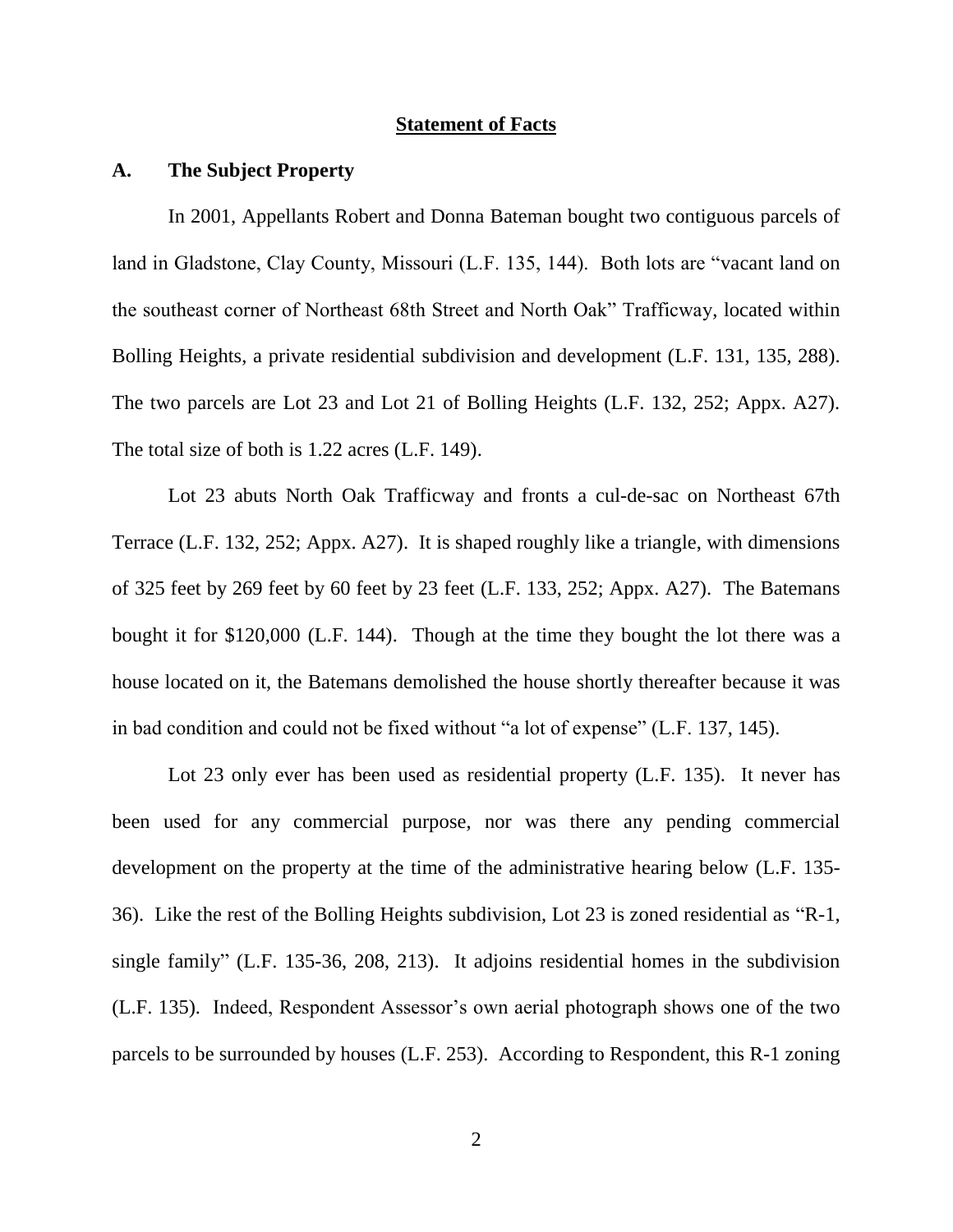"allows only one family to live on the property. It does not allow for an owner to rent out a room or portion of the house" (L.F. 282).

Lot 23 contains no actual approach to North Oak Trafficway (L.F. 137). Thus, not only would any commercial development have to change the zoning there, but in order to have access via North Oak it also would have to negotiate an easement over Bolling Heights's private buffer zone (L.F. 137, 185). Additionally, even after rezoning and procurement of an easement, any commercial development would have to obtain a variance from the City of Gladstone to be accessed from North Oak, as its ordinances require a 35-foot buffer zone around all edges of the property (L.F. 137, 186).

Lot 21, the other subject property, does not abut North Oak Trafficway at all, but rather Northeast 68th Street (L.F. 139, 252; Appx. A27). Northeast 68th Street is a private road (L.F. 139, 185, 252; Appx. A27). To access it, any owner of Lot 21 would have to negotiate an easement with its owner (L.F. 185). Effectively, this leaves Lot 21 "landlocked" (L.F. 139). The property has an irregular shape, with dimensions of 227 feet by 227 feet by 47 feet by 92 feet by 103 feet by 74 feet (L.F. 139, 252; Appx. A27). It also is subject to the same 35-foot exterior buffer requirements as Lot 23, and has the same zoning as Lot 23 (L.F. 139-41). The Batemans paid \$35,000 for Lot 21 (L.F. 144). At the time they purchased it, as now, it was unimproved (L.F. 144).

The Batemans never tried to develop either lot in any way (L.F. 143). In April 2000, however, before the Batemans' ownership, a company called Fuel Outlet requested the City of Gladstone to rezone both Lots 21 and 23 from residential (R-1) to commercial (CP-3), so it could operate a filling station on the two lots (L.F. 138, 140-41, 143, 178,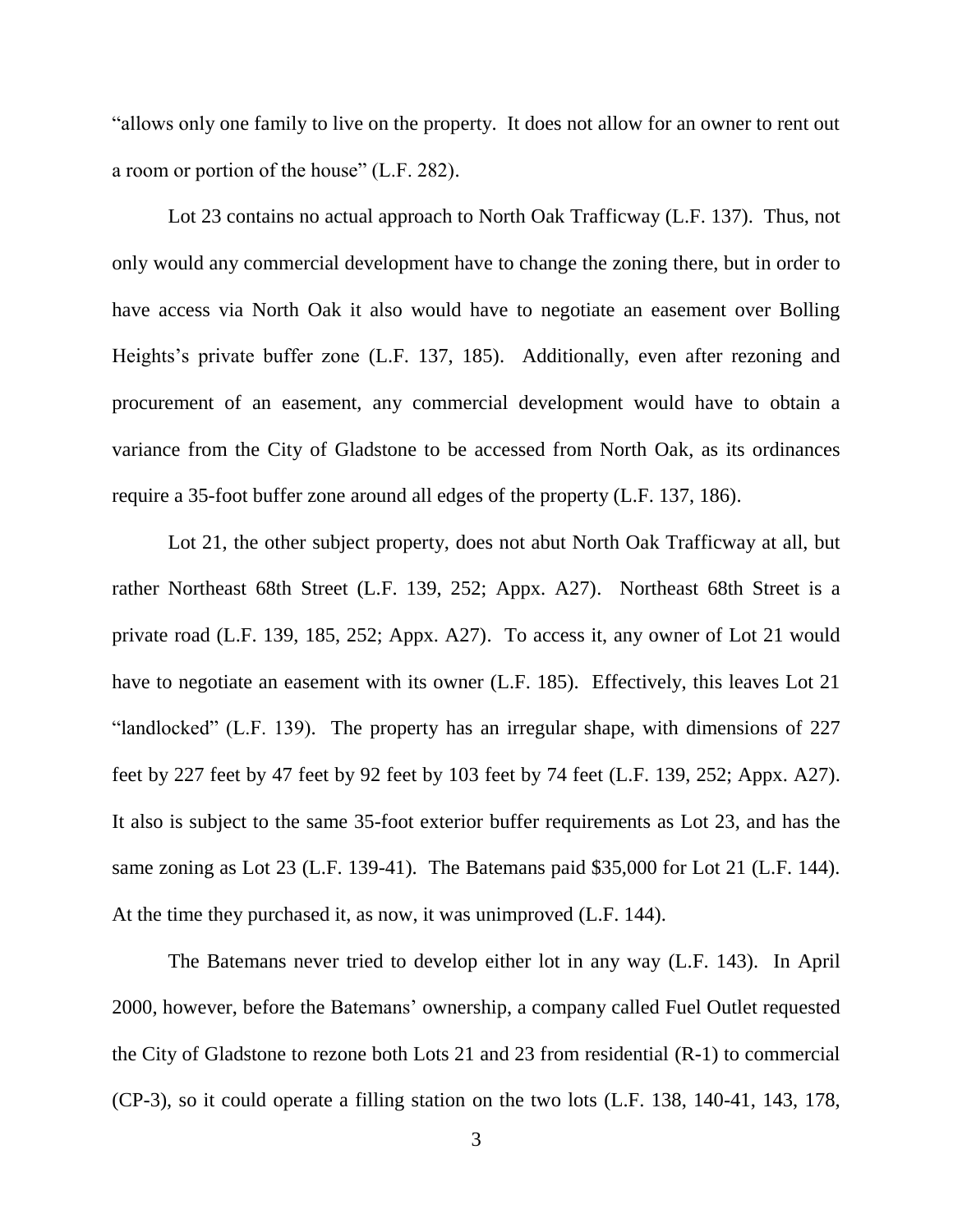183, 213-14). In June 2000, the Gladstone City Council took up Fuel Outlet's request, but unanimously voted it down (L.F. 135, 185-86, 213-14). As the Council's minutes reflect, the councilmembers felt *any* commercial development this close to residents' houses (described as "right in the back yards") was unsafe and undesirable (L.F. 186).

The Batemans did nothing with the property until July 2008, when they listed both lots together with a realtor for \$450,000 (L.F. 138, 141-43). The realtor's listing described the land as "Retail-Pad" (L.F. 284). The Batemans had not listed either lot for sale before then (L.F. 144). The listing expired a month prior to the hearing in this case (L.F. 142). The Batemans never received any offer on either property (L.F. 138, 142).

## **B. Reclassification**

Suddenly, effective January 1, 2009, Clay County Assessor Cathy Rinehart reclassified both Lot 23 and 21 from residential property to commercial property, though valued as agricultural property (L.F. 136). Previously, the Assessor had assessed Lot 23's "true market value" as \$15,900, with a residential property assessed value of \$3,020 (L.F. 59, 137-38). For the landlocked and never-used Lot 21, the previously assessed "true market value" had been \$5,200, with a residential property assessed value of \$990 (L.F. 141).

After the Assessor decided to reclassify the property, she had Gary Maurer, a commercial appraiser for Clay County, reappraise the property (L.F. 95, 146). His appraisal was admitted into evidence as Respondent's Exhibit 1 (L.F. 197-284). Mr. Maurer appraised the market value of the two parcels together at \$345,400 (L.F. 146).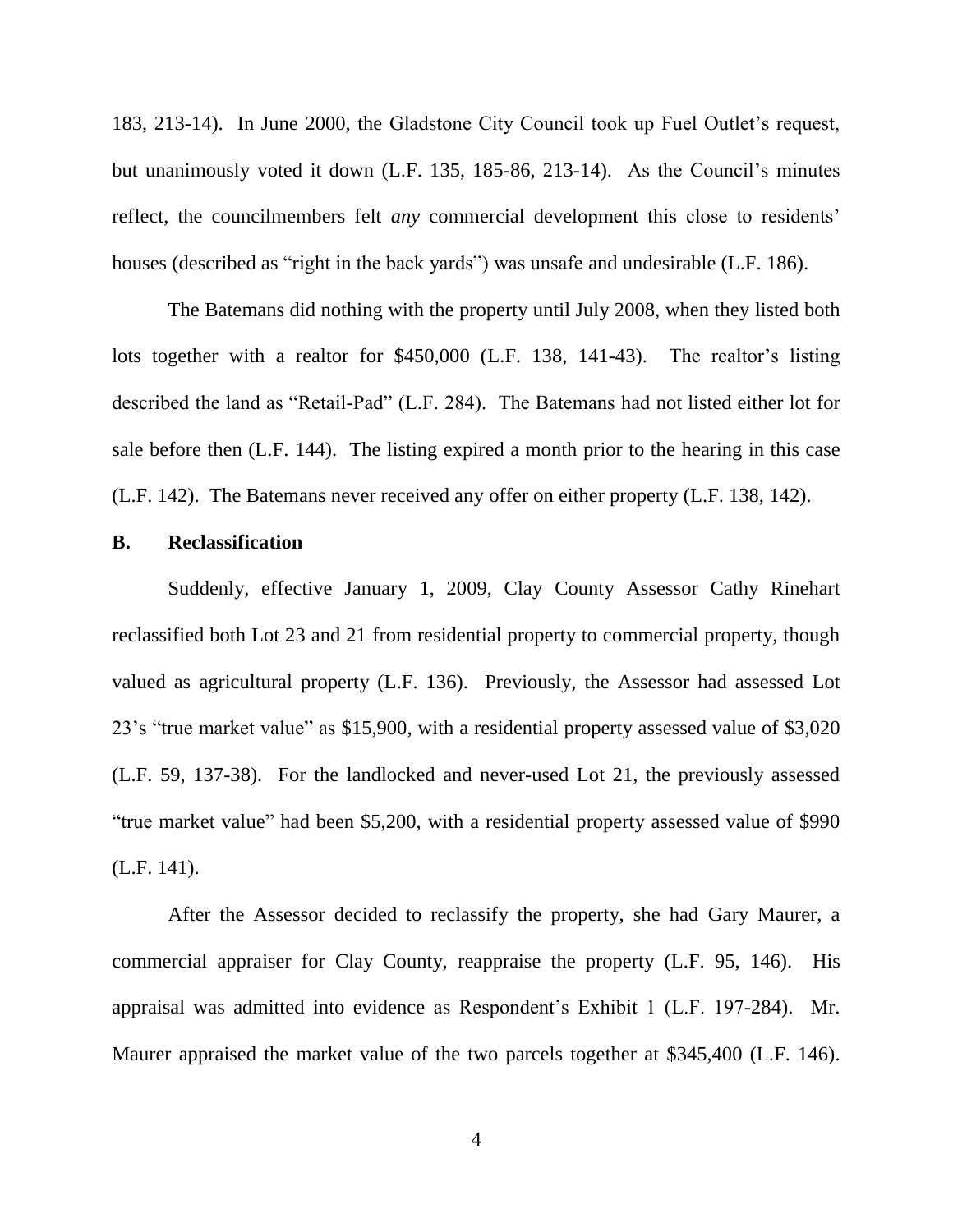He appraised Lot 21 alone as \$161,800, and Lot 23 alone at \$160,300 (L.F. 147, 211). He said, though, that he believed the properties would be sold together (L.F. 146).

In his appraisal, after appraising the lots' supposed true market value as commercial land, Mr. Maurer applied to both the assessment percentage for agricultural property, which is 12% (L.F. 147). As such, Lot 21's assessed value wound up at \$19,420 (up from \$990) and Lot 23 at \$19,240 (up from \$3,020), with a total of \$38,660 (L.F. 59, 137-38, 141, 147, 211). Mr. Maurer said he applied the agricultural rate because, "[I]n the state of Missouri all commercial property has a surtax," and based on "a couple of House Bills" in the 1980s, developable property could be assessed at 12%, "rather than the 19 or 32 percent" levels for commercial property (L.F. 148). Thus, he said, "you can use an agricultural assessment on something that's clearly not agricultural" (L.F. 148).

Mr. Maurer's "comparables" were vacant property in Clay County, though he admitted all of them were zoned as commercial and all the sales were before the fall 2008 economic downturn (L.F. 160, 164, 233, 266-73). One property was 1.83 acres, which sold in July 2006 for \$515,000 (L.F. 149, 233). Another was 1.3 acres a mile and a half away on North Oak Trafficway, which sold in October 2005 for \$410,000, or \$7.24 per square foot (L.F. 150, 233). Another was two acres 12 miles away, which sold in September 2008 for \$350,000, or \$4.022 per square foot (L.F. 150, 233). Mr. Maurer said that one had been zoned as residential, but then was rezoned as commercial (L.F. 151). Another was four acres 12 miles away, which sold in August 2006 for \$160,000, or \$9.08 per square foot (L.F. 151, 233).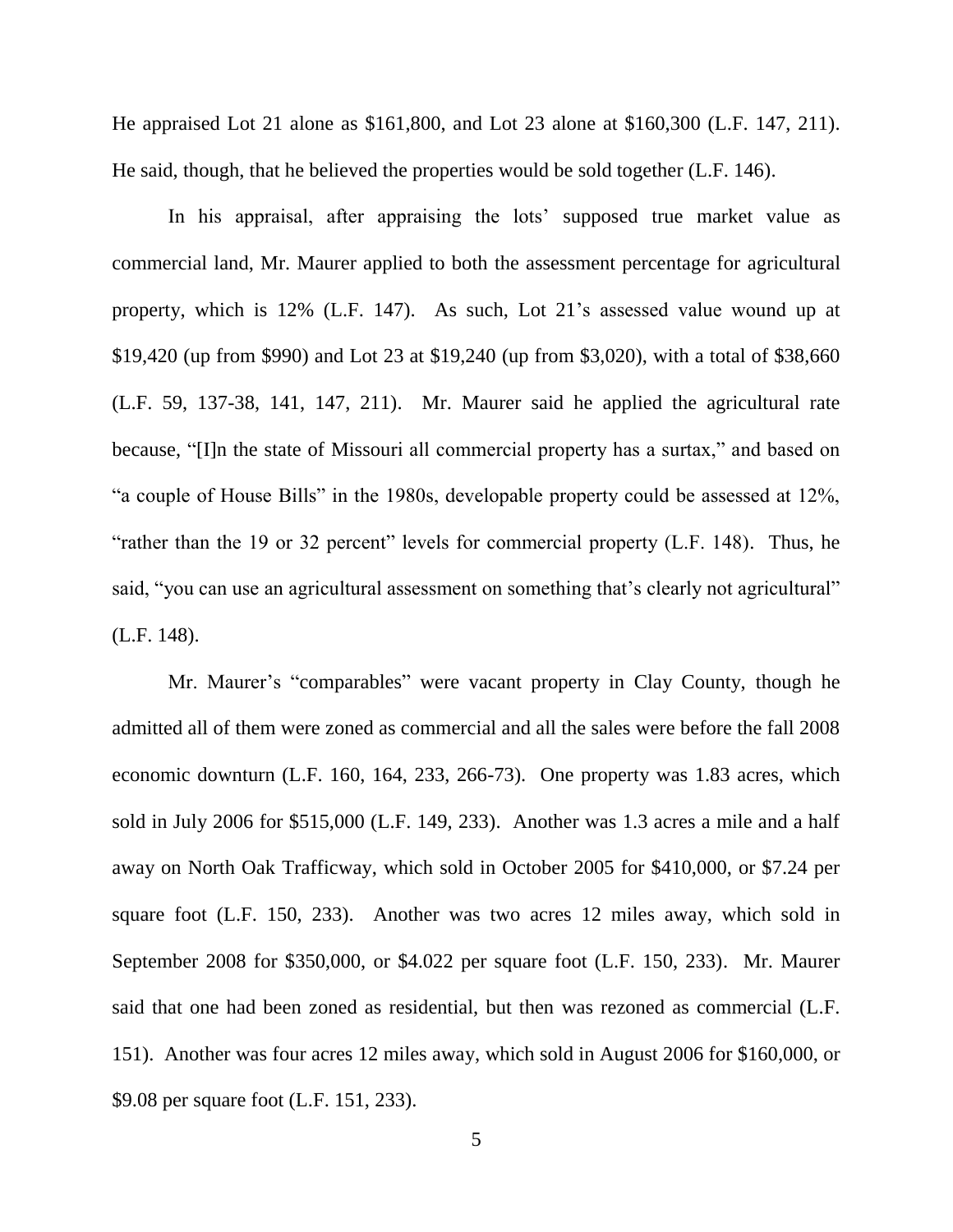Although Mr. Maurer was directed to reassess the Batemans' lots as commercial property, he admitted he was not aware of any development plan being presented to the City of Gladstone at the time of his appraisal for either Tract 23 or 21 (L.F. 158). He acknowledged that, because the property was zoned only for residential use, rather than commercial use, this would cause potential commercial buyers to shy away from considering purchasing it (L.F. 159). He flatly forecasted that, due to the zoning and other restrictions, neither lot would not be used as commercial property during the 2009- 10 assessment cycle (L.F. 162-63).

#### **C. Proceedings Below**

On June 10, 2009, the Batemans appealed the assessor's reassessment to the Clay County Board of Equalization (L.F. 60, 62). On July 16, 2009, the Board decided not to alter the assessor's determination (L.F. 60, 62). As such, on September 22, 2009, the Batemans sought review by the State Tax Commission ("STC") (L.F. 59, 61). In his petition to the Commission, Mr. Bateman prayed for a return to the previous assessed values; he also argued the properties were misclassified and properly should be classified as residential (L.F. 59, 61).

On November 17, 2009, a hearing was held in Clay County before Luann Johnson, a Senior Hearing Officer of the STC (L.F. 63). The hearing was consolidated with two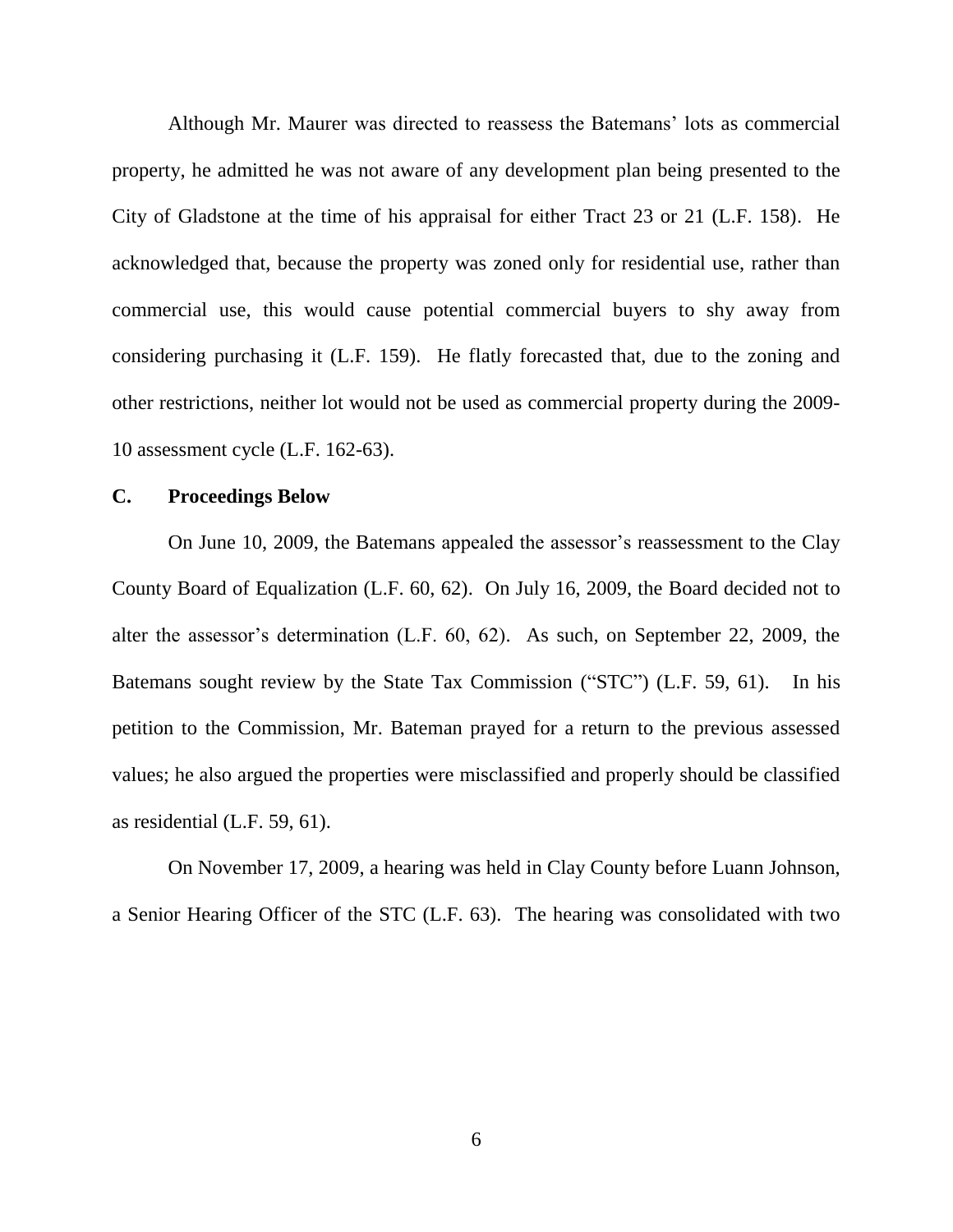other STC property tax appeals by the Batemans  $(L.F. 63-64).$ <sup>1</sup> The only two witnesses at the hearing were Mr. Bateman and Mr. Maurer (L.F. 64).

Officer Johnson issued her decision and order on December 22, 2009 (L.F. 285; Appx. A4-21). She set aside the Assessor's assessed value – but not the commercial reclassification – finding "the subject parcels were incorrectly classified as agricultural property and assessed at 12% of value" (L.F. 285; Appx. A4). Instead, she found the "proper classification of the subject parcels is commercial," with a "proper assessment ratio" of "32%" (L.F. 285; Appx. A4). So, because she agreed with assessor's "true market value" of \$160,300 for Lot 23, she found the new commercial "assessed value" to be \$51,300 (L.F. 285; Appx. A4). Similarly, she found the new commercial "assessed value" for Lot 21 to be \$51,780 (L.F. 285; Appx. A4).

In making this decision, Officer Johnson discussed the eight factors in § 137.016.5, R.S.Mo., for determining the "immediate most suitable economic use" of "real property which is vacant, unused, or held for future used" (L.F. 288-293; Appx. A7-12). As to the first, "immediate prior use, if any," she found there was no immediate prior use because the properties "are vacant and unused," the most recent use of Lot 23 "was for residential purposes but said use ended in 2001," and there was no "record of any use of"

 $\overline{a}$ 

<sup>&</sup>lt;sup>1</sup> These appeals were the subject of another case before the Court of Appeals, *Rinehart v. Bateman*, 363 S.W.3d 357 (Mo. App. 2012), which was argued and decided at the same time as the Batemans' appeal in this case below. In the other case, the Court of Appeals reversed the trial court's reversal of the STC's decision in the Batemans' favor.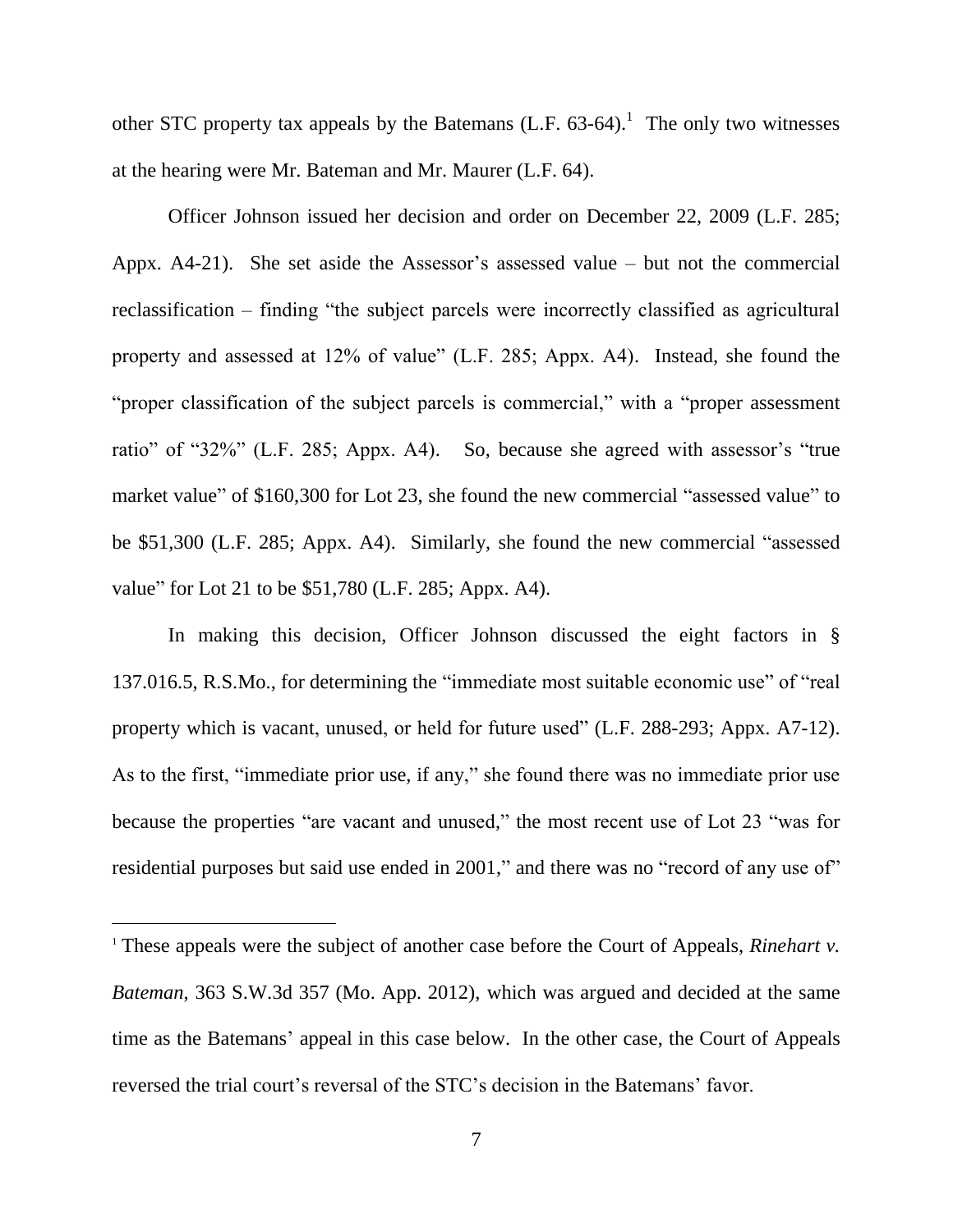Lot 21 (L.F. 289; Appx. A8). As to the second, "location," she found that the "only residential property around the subject property lies to the southeast. All other surrounding properties are commercial. … The subject property lies directly on North Oak Trafficway, a major five lane thoroughfare in the City of Gladstone" (L.F. 289; Appx. A8).

The third factor is "zoning classification" (L.F. 290; Appx. A9). Officer Johnson found that "[c]urrent zoning is R1 (residential). Prior to 2001, prior owners had attempted to get the zoning changed to C3, which request for change was denied. Respondent suggests that a less intensive commercial zoning would have been acceptable" (L.F. 290; Appx. A9). As to the fourth factor, "other legal restrictions on the use of such property," she found that because Northeast 68th Street, the road "to the north is a private, vacated right-of-way," therefore a "private development agreement would have to be negotiated for ingress and egress on the north side of the property," though it "has access to North Oak Trafficway through the contiguous parcel" (L.F. 290; Appx. A9).

The fifth factor is "availability of public services," to which Officer Johnson found "[a]ll utilities are available … Improvements are suitable for either commercial or residential development" (L.F. 290; Appx. A9). As to the sixth factor, "size of such property, she found that the "[p]roperty size makes it useful for either residential or commercial development" (L.F. 290; Appx. A9). As to the seventh factor, "access to public thoroughfares," she found the "property has access to North Oak Trafficway, a major five lane thoroughfare in the City of Gladstone (L.F. 291; Appx. A10).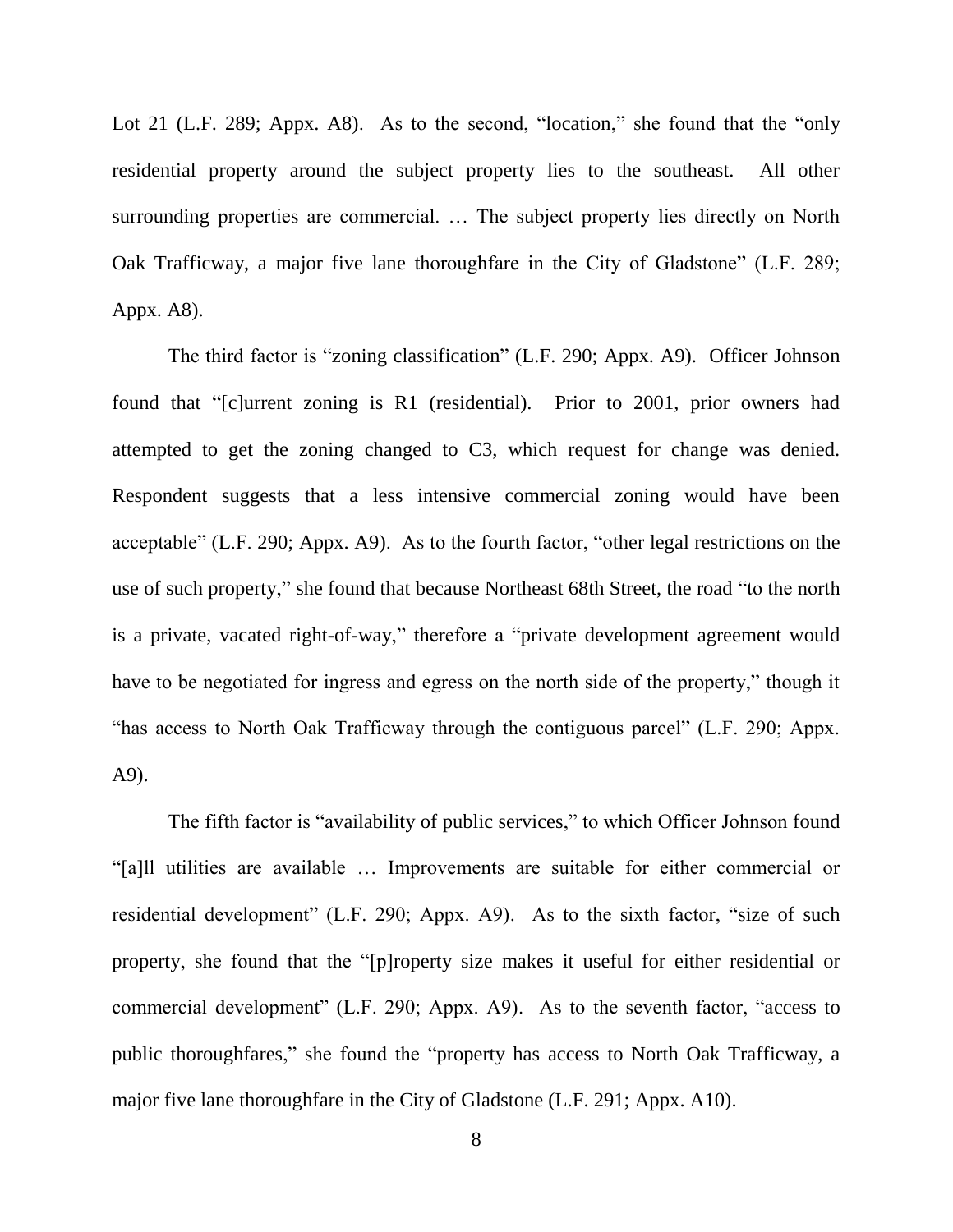The final factor is "other factors relevant to the immediate most suitable economic use of such property" (L.F. 291; Appx. A10). Officer Johnson found there was no evidence the parcels are being used for agricultural purposes, and thus Mr. Maurer was wrong that they could be assessed as agricultural (L.F. 291; Appx. A10). She found "little evidence" that the immediate most suitable economic use of the properties would be residential (L.F. 291; Appx. A10). She put great weight on the Batemans' marketing "the properties as an assemblage for commercial development" (L.F. 291; Appx. A10).

Officer Johnson found "no evidence of current residential use or any plans for residential development" (L.F. 291; Appx. A10). Rather, she found the area is "primarily commercial development" with "good access … to major thoroughfares," "utilities," and "the assemblage size allows for commercial development" wherein "lower intensity commercial zoning is probable" (L.F. 291-92; Appx. A10-11). Therefore, Officer Johnson found that "the most suitable economic use of the subject property is commercial" (L.F. 292; Appx. A11).

In so holding, Officer Johnson suggested Mr. Maurer's comparables "were a mix of commercial and residential" (L.F. 292; Appx. A11). She adopted Mr. Maurer's assessment of market value, but corrected the assessed value to be 32% for commercial, rather than 12% for agricultural (L.F. 293; Appx. A12). She held the Batemans failed to prove that their property had been misclassified as commercial (L.F. 297; Appx. A16). She ordered the Clay County Clerk to place an assessed value of \$51,300 on the books for Lot 23, and of \$51,780 for Lot 21 (L.F. 299; Appx. A18).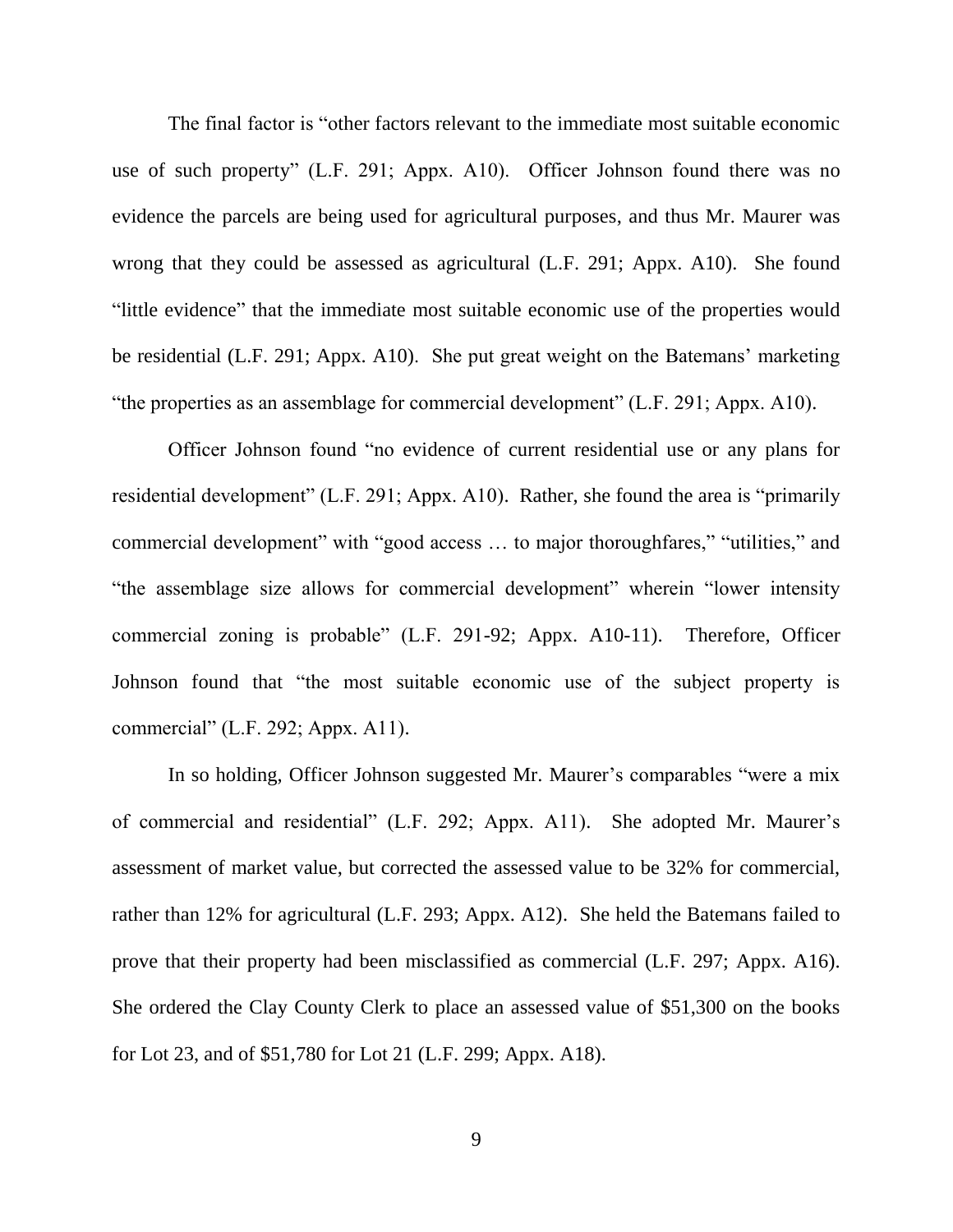On January 20, 2010, the Batemans requested the STC review Officer Johnson's decision (L.F. 303). The STC did so and affirmed the decision on April 13, 2010 (L.F. 316; Appx. A22). On May 12, 2010, the Batemans filed a petition for judicial review of the STC's decision in the Circuit Court of Clay County (L.F. 1, 3).

The Batemans moved for summary judgment (L.F. 1, 8). On February 8, 2011, even though the Assessor had not moved for summary judgment, the trial court granted summary judgment to the Assessor (L.F. 49).

The Batemans filed a timely post-trial motion, which the trial court denied (L.F. 52, 339). Thereafter, they timely appealed to this Missouri Court of Appeals, Western District (L.F. 340).

On February 21, 2012, the Court of Appeals issued an opinion affirming the trial court's judgment affirming the STC. On July 3, 2012, this Court sustained the Batemans' application for transfer and transferred this case.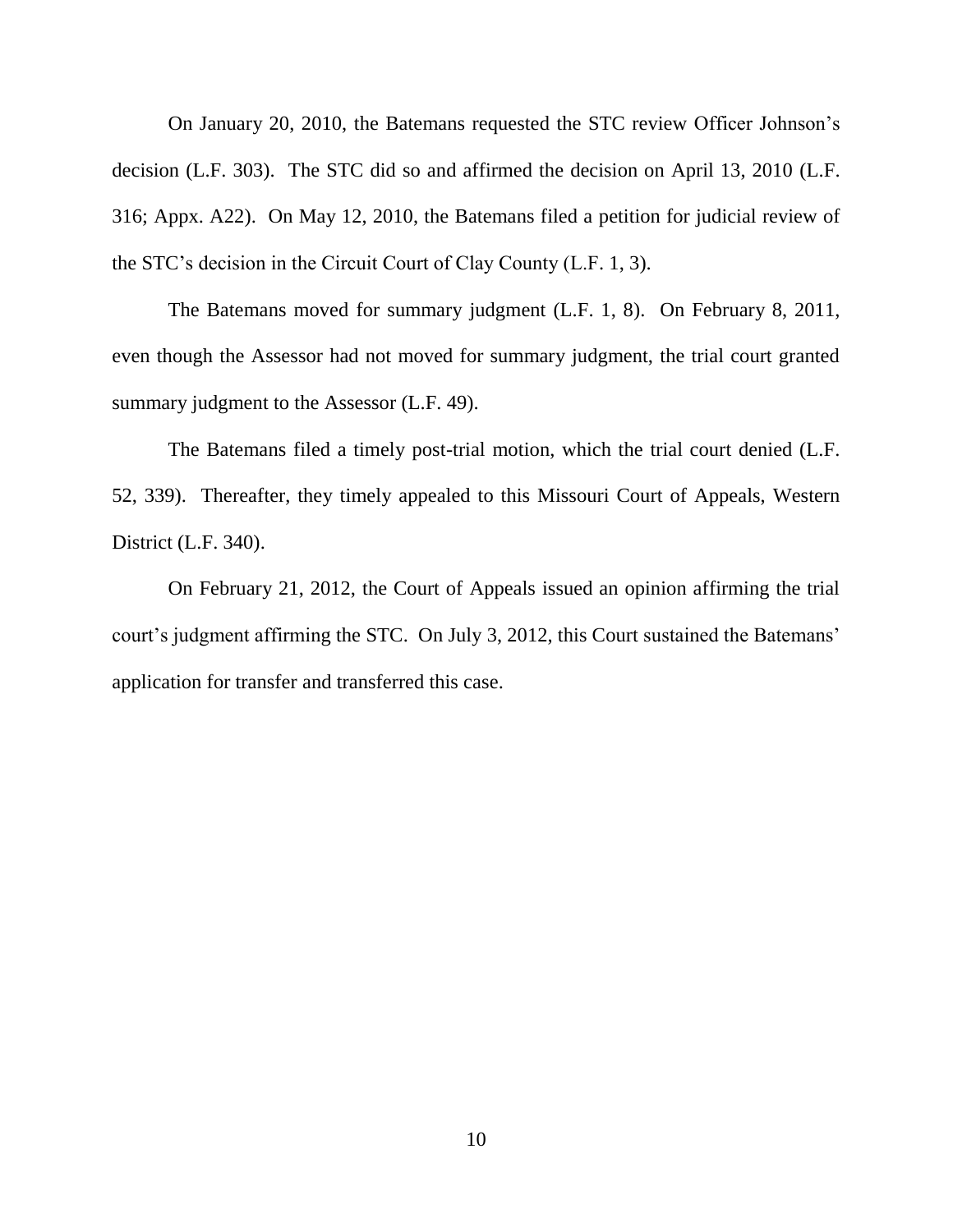#### **Point Relied On**

The State Tax Commission erred in holding that the immediate most suitable economic use of the Batemans' vacant land was commercial, rather than residential *because* any commercial use of the property could not have been immediate, was speculative, was unsupported by sufficient competent and substantial evidence, and was unreasonable *in that* the land was zoned only for single-family residential use, only ever was used for residential purposes, and any and all commercial use of the land was prohibited by the zoning; even the County's expert admitted no commercial development plan for the land was pending and the land could not be used commercially without being rezoned, forecasting it would not be used commercially during the relevant assessment cycle.

*Algonquin Golf Club v. State Tax Comm'n*, 220 S.W.3d 415 (Mo. App. 2007) *Zimmerman v. Mo. Bluffs Golf Joint Venture*, 50 S.W.3d 907 (Mo. App. 2001) *State ex rel. Mo. Hwy. & Transp. Comm'n v. Modern Tractor & Supply Co.*,

839 S.W.2d 642 (Mo. App. 1992)

*State ex rel. State Hwy. Comm'n v. Carlson*, 463 S.W.2d 74 (Mo. App. 1970) § 137.016, R.S.Mo.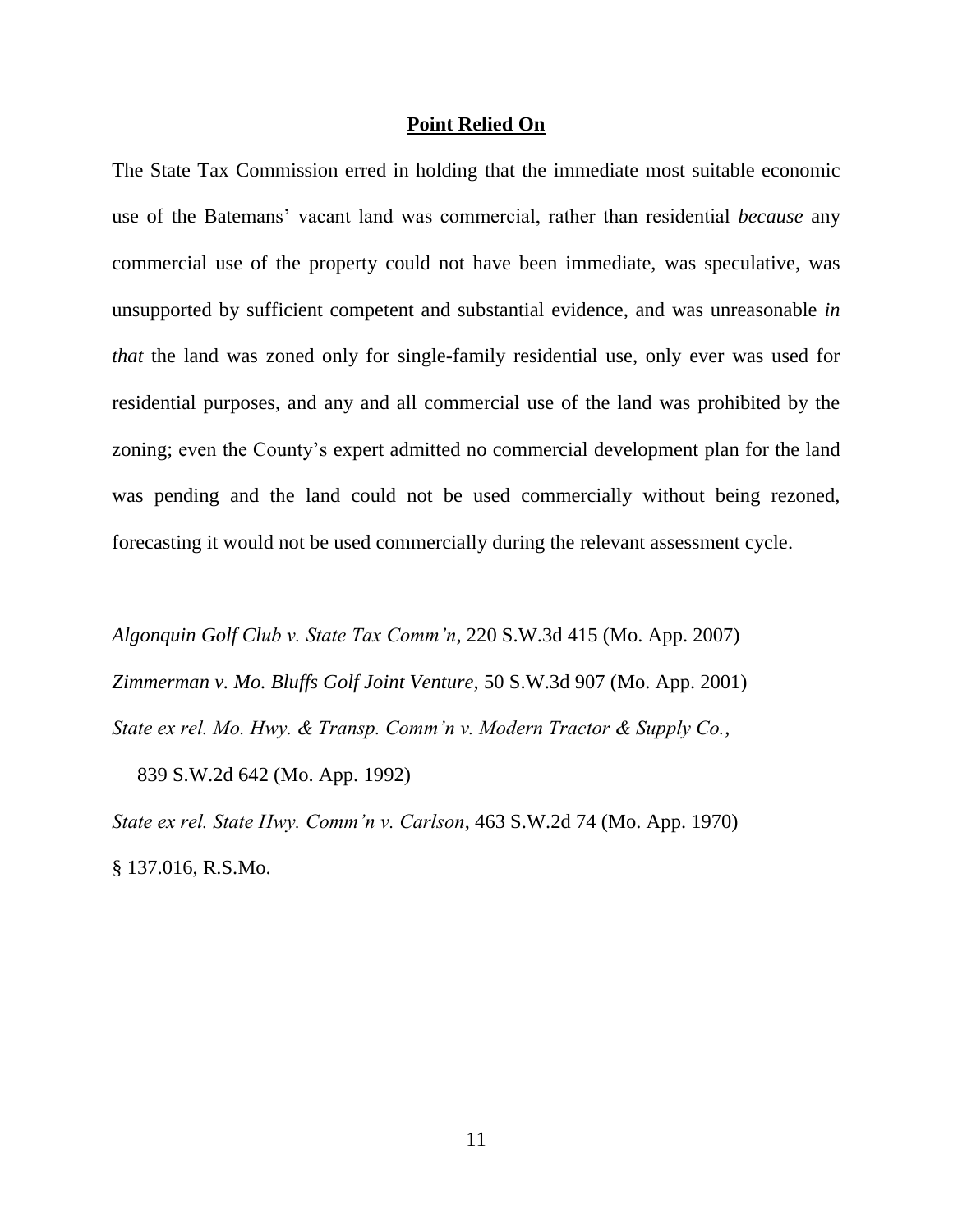#### **Argument**

The State Tax Commission erred in holding that the immediate most suitable economic use of the Batemans' vacant land was commercial, rather than residential *because* any commercial use of the property could not have been immediate, was speculative, was unsupported by sufficient competent and substantial evidence, and was unreasonable *in that* the land was zoned only for single-family residential use, only ever was used for residential purposes, and any and all commercial use of the land was prohibited by the zoning; even the County's expert admitted no commercial development plan for the land was pending and the land could not be used commercially without being rezoned, forecasting it would not be used commercially during the relevant assessment cycle.

#### Standard of Review

On appeal from a trial court's review of an administrative agency's decision, this Court examines the underlying decision of the administrative agency and not the trial court's judgment. *Bird v. Mo. Bd. of Architects*, 259 S.W.3d 516, 520 n.7 (Mo. banc 2008). "[A] court reviewing the actions of an administrative agency should make a 'single determination whether, considering the whole record, there is sufficient competent and substantial evidence to support the award.'" *Albanna v. State Bd. of Registration for the Healing Arts*, 293 S.W.3d 423, 428 (Mo. banc 2009) (citation omitted); *see also* Mo. Const. art. V, § 18; § 536.140, R.S.Mo.

"When an administrative decision is based on the agency's interpretation and application of the law, we review the administrative conclusions of law and its decision *de novo*, and we make corrections to erroneous interpretations of the law." *Algonquin*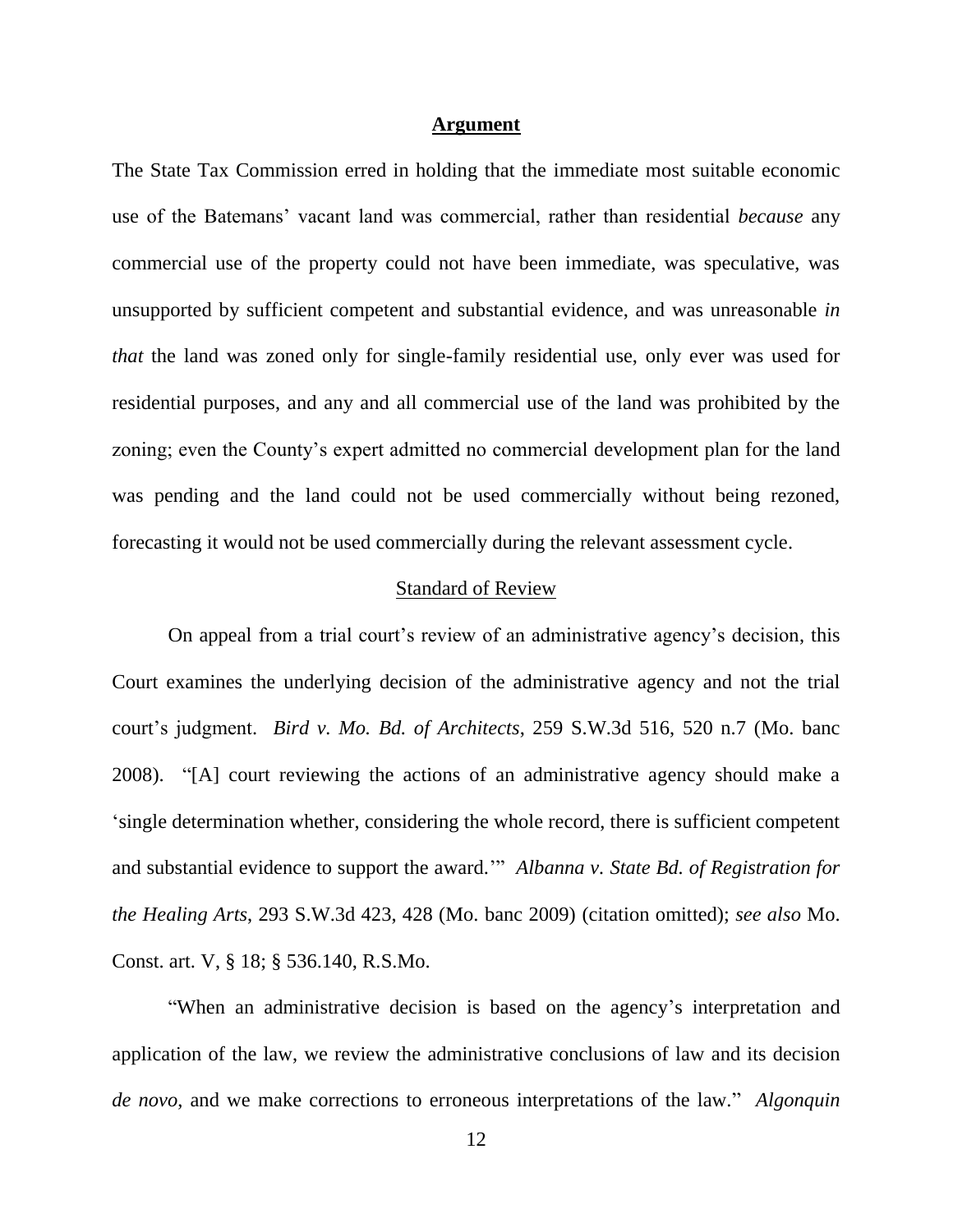*Golf Club v. State Tax Comm'n*, 220 S.W.3d 415, 418 (Mo. App. 2007) (citation omitted). Where the State Tax Commission "interpret[s] Section 137.016[, R.S.Mo.] to reach its decision," this Court "independently review[s] its determination *de novo*." *Id.*

\* \* \*

In order for the immediate most suitable economic use of vacant land zoned solely for residential use actually to be commercial use, there must be evidence that the current zoning restriction is not an obstacle to immediate commercial use. In this case, the county assessor's expert agreed that the Batemans' vacant land located within a residential subdivision is zoned solely for single-family residential use. The evidence was that it would be impossible to use the land commercially unless the zoning were changed, which would not occur during the tax assessment cycle at issue. Nonetheless, the State Tax Commission ("STC") held the land's *immediate* most suitable economic use was commercial. Was this error?

Under Mo. Const. art. X, § 4(b), and § 137.016.1, R.S.Mo., there are three possible classifications of real property for property tax purposes: "agricultural and horticultural property," "residential property," or "utility, industrial, railroad and other real property." Agricultural property is assessed at 12% of "true value," residential property at 19%, and commercial property at 32%. § 137.115.5, R.S.Mo. The county exacts a tax that "shall not exceed eight percent" of this "assessed value." Mo. Const. art. X, § 4(b).

If real property "is vacant, unused, or held for future use," it "shall be classified" under one of these categories "according to its immediate most suitable economic use." § 137.016.5, R.S.Mo. This subsection, which originated in a 1986 amendment to §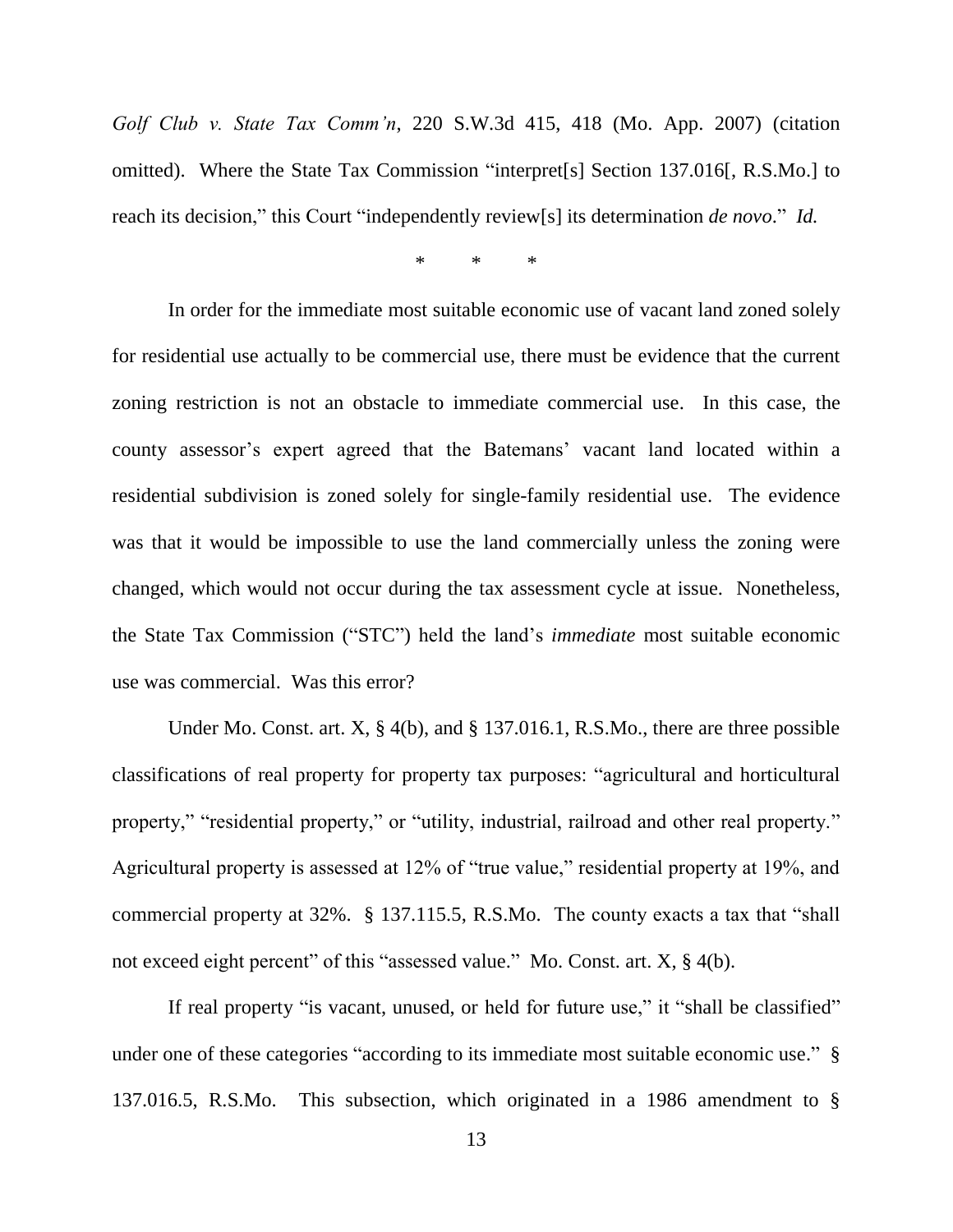137.016, see House Bill 1022, 80th Gen. Assem., Reg. Sess. (Mo. 1986), sets forth eight factors that must be considered in determining the "immediate most suitable economic use" of vacant land. One of the factors is "Zoning classification of such property; except that, such zoning classification shall not be considered conclusive if, upon consideration of all factors, it is determined that such zoning classification does not reflect the immediate most suitable economic use of the property." § 137.016.5(3).

In Missouri, a taxpayer challenging a property tax classification and assessment has the burden of proof. *Reeves v. Snider*, 115 S.W.3d 375, 379 (Mo. App. 2003). Under § 137.016.5, however, once the taxpayer presents undisputed evidence that vacant property is encumbered with a zoning classification that prohibits the use an assessor has ascribed to the property, the assessor must show how the disparate zoning is not an obstacle to the property's immediate use for the purpose the assessor suggests. *Algonquin Golf Club v. State Tax Comm'n*, 220 S.W.3d 415, 420-21 (Mo. App. 2007).

Indeed, in neither of the only two reported decisions applying § 137.016.5 has the property's zoning not ultimately equated to its immediate most suitable economic use. *See Algonquin*, 220 S.W.3d at 420-21 (proper classification of land zoned residential was residential, and STC erred in holding it was commercial); *Zimmerman v. Mo. Bluffs Golf Joint Venture*, 50 S.W.3d 907, 914 (Mo. App. 2001) (proper classification of land zoned residential was residential, and of land zoned commercial was commercial).

This makes sense. The "*immediate* most suitable economic use" is the use to which the vacant land can be put with the least delay. If land is zoned for a specific use and other uses are prohibited by law, it must be presumed that the land's immediate most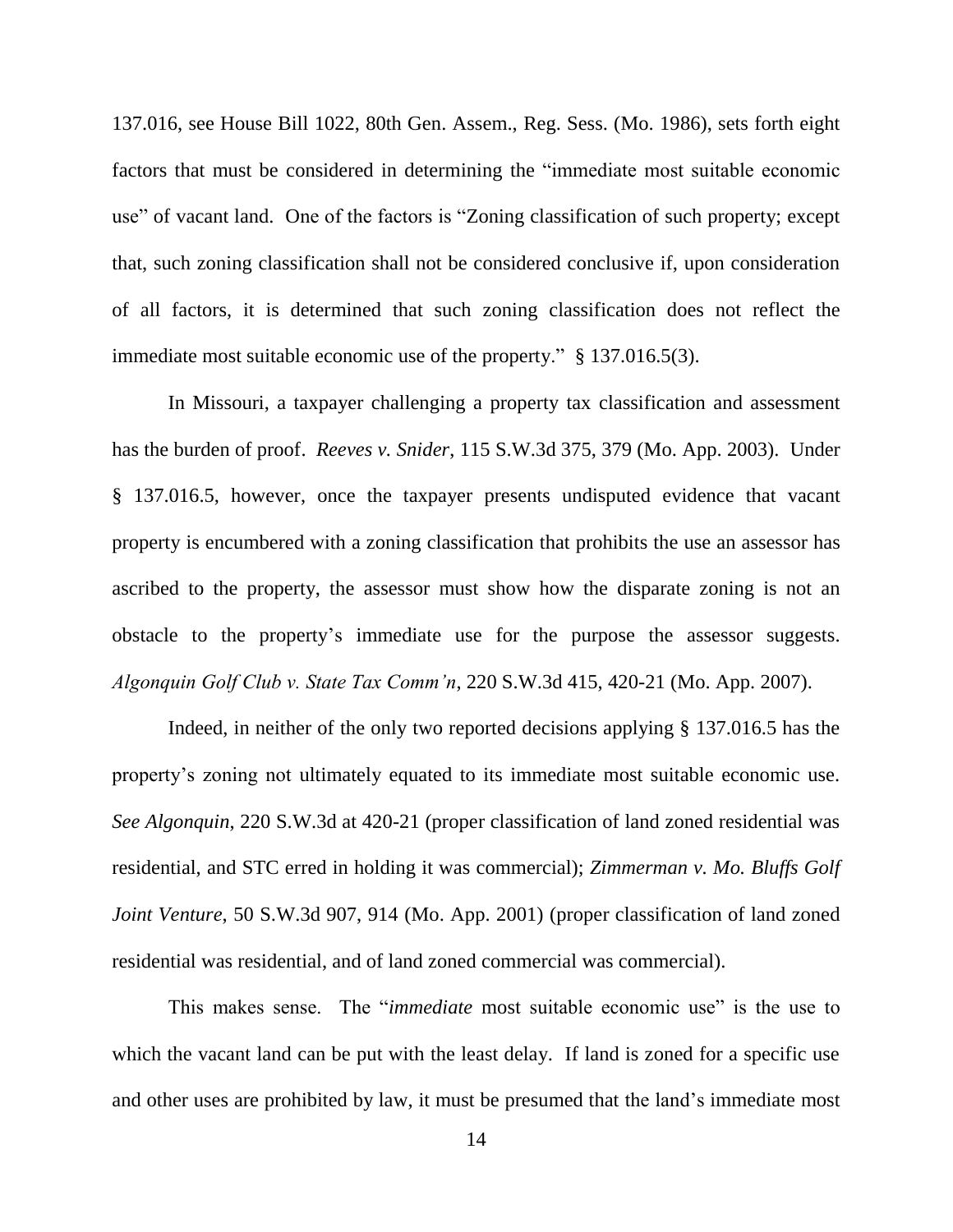suitable economic use is the use for which it is zoned – the only use the law allows. Absent competent and substantial evidence rebutting this presumption and showing how the disparate zoning was not an obstacle to other immediate use, under § 137.016.5 the land must be classified for property tax purposes pursuant to its zoning.

In this case, the STC erroneously departed from this law. Both the Batemans and the County's expert agreed the Batemans' vacant land was zoned for single-family residential use and any commercial use was prohibited. There was no evidence rebutting the presumption that the residential use the property's zoning classification mandated was not the *immediate* most suitable economic use. Indeed, any other use would have required legislative rezoning and thus could not possibly be *immediate*. The STC erred in holding the property's immediate most suitable economic use was commercial. It had to be residential.

# **A. Under § 137.016.5, the "immediate most suitable economic use" of vacant land must be the suitable economic use that can occur with the least delay.**

Section 137.016.5 provides, "All real property which is vacant, unused, or held for future use … shall be classified according to its *immediate* most suitable economic use." (Emphasis added). Thus, vacant property is not merely to be classified under *any* suitable economic use (such as that which would garner the county's coffers the most tax revenue), but rather by the suitable economic use that is the most "immediate."

When reading a statute, the primary rule "is to ascertain the intent of the legislature from the language used, to give effect to that intent if possible, and to consider the words used in their plain and ordinary meaning." *State ex rel. Unnerstall v.*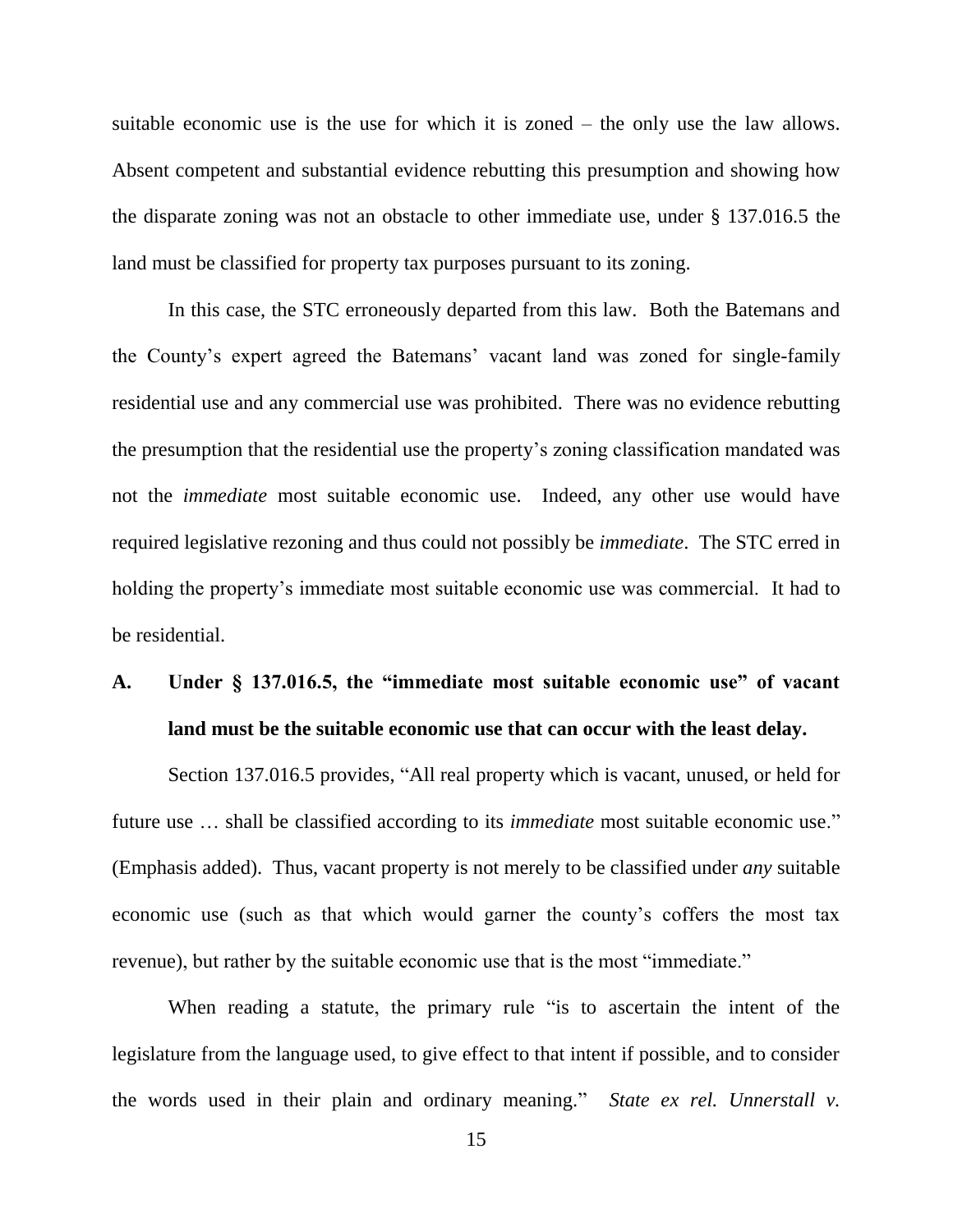*Berkemeyer*, 298 S.W.3d 513, 519 (Mo. banc 2009) (citations omitted). "It is presumed that the legislature intended that every word, clause, sentence, and provision of a statute have effect. Conversely, it will be presumed that the legislature did not insert verbiage or superfluous language in a statute." *Id.* (citations omitted).

As the STC's hearing officer wrote in discussing what the immediate prior use of the Batemans' property had been, if any, "BLACK'S LAW DICTIONARY defines 'immediate' as 'Occurring without delay [or] not separated by other persons or things [or] having a direct impact" (L.F. 289; Appx. A8). Because the "prior use of the property was separated from the present by a long period of dormancy," she properly held that there was no "immediate" prior use (L.F. 289; Appx. A8).

But that same definition also applies to the "immediate most suitable economic use," because § 137.016.5 also expressly includes the word "immediate." Thus, applying the plain definition of "immediate," the "immediate most suitable economic use" of vacant land must be the suitable economic use that can occur with the least delay and the least separation by other persons or things. Thus, by simple logic, if one use can occur now, and another use would require a delay, the one that can occur now is immediate. The other cannot be.

As such, if property is zoned for a specific economic use and other uses are prohibited by law, it must be presumed that the immediate most suitable economic use is that which does not require the law to be changed. The zoned use is the one that can occur with the least delay. Changing the zoning would be a separation by another thing.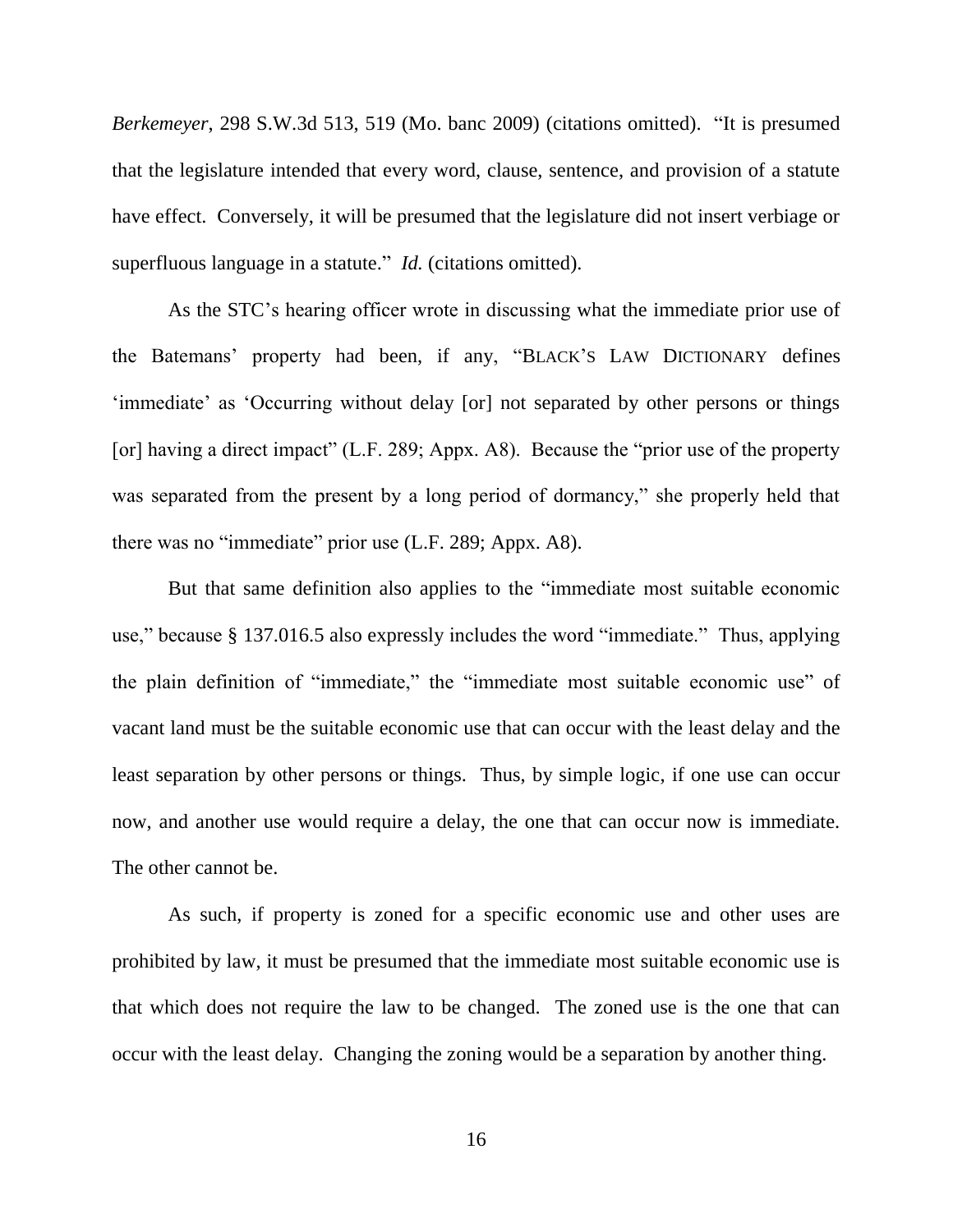# **B. If vacant land is zoned for a specific economic use, that use must be presumed its immediate most suitable economic use.**

In *Algonquin*, the Missouri Court of Appeals, Eastern District, held that where land owned by private clubs and used as private golf courses<sup>2</sup> was zoned for residential use and commercial use was prohibited, absent substantial evidence overcoming this significant obstacle, the immediate most suitable economic use of the land had to be residential, not commercial. 220 S.W.3d at 420-22. For, "in light of the" "significant zoning obstacles," the record could not "support an *immediate* use of the private golf course amenities" as commercial property. *Id.* at 421-22 (emphasis in the original).

*Algonquin* concerned a group of eight private, not-for-profit country clubs located in several municipalities in St. Louis County that operated private golf courses and related private amenities on their land. *Id.* at 416-17. All the clubs' land, however, was zoned solely for either single-family residential use or use as a private golf course. *Id.* at 417. The zoning "prohibit[ed] commercial building or use as a public golf course." *Id.*

The St. Louis County Assessor long had classified the clubs' land as residential for property tax purposes. *Id.* at 416. When, apparently reasoning that the clubs' land physically could be used as public, commercial golf courses, the assessor reclassified

l

<sup>&</sup>lt;sup>2</sup> While a private country club's land used and maintained as a golf course plainly is not "vacant," the Court in *Algonquin* applied § 137.016.5 because this statute also applies to classify real property "which is used for a private club." 220 S.W.3d at 419.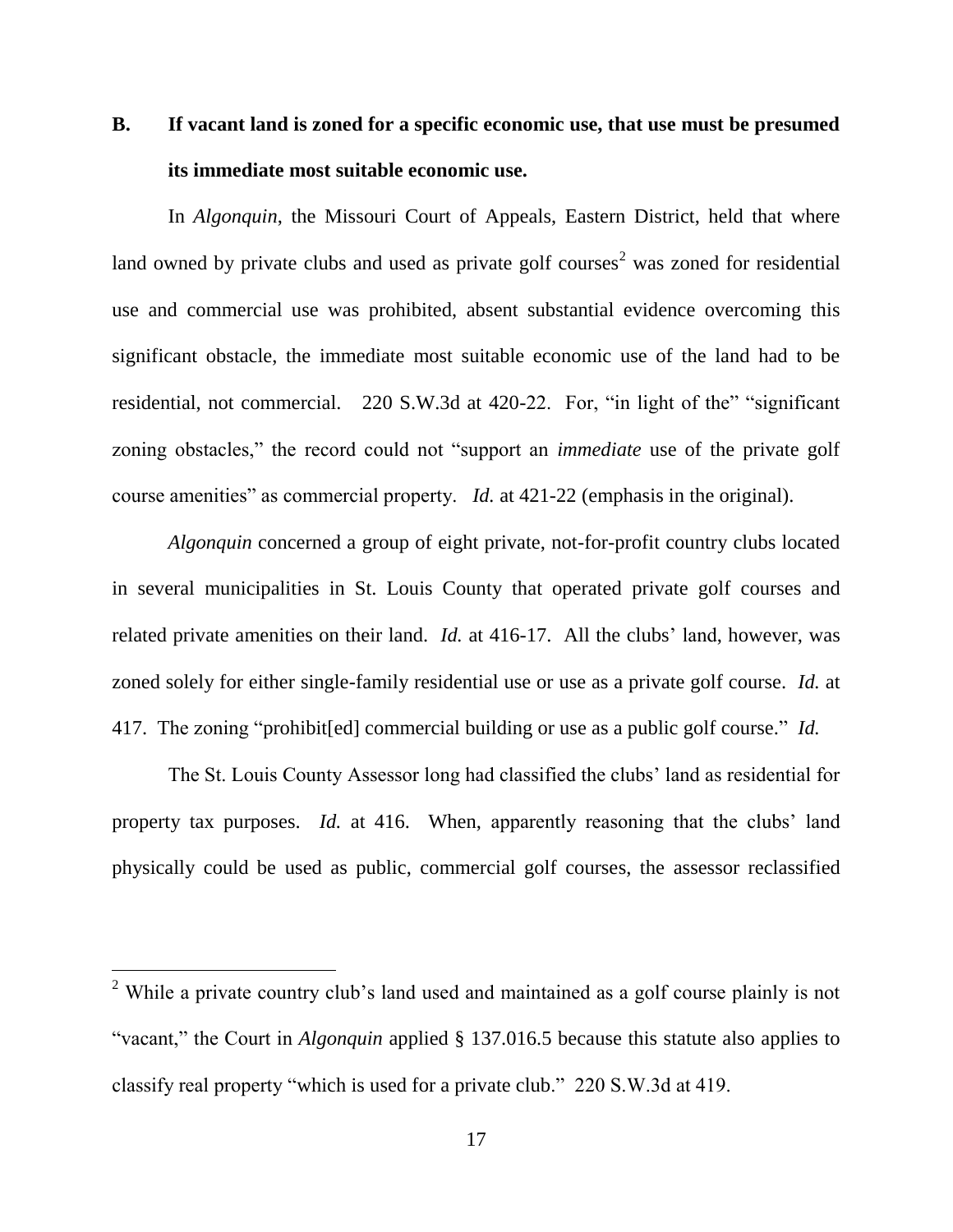their land as partly commercial (with the higher, 32% assessment rate), the clubs sought review by the St. Louis County Board of Equalization and, then, the STC. *Id.*

The clubs argued that, because their zoning prohibited any commercial use at all, commercial use simply could not be the "immediate most suitable economic use." *Id.* at 418-19. The STC disagreed; it was "not persuaded that current zoning restrictions and certain legal covenants would present sufficient obstacles to prohibit the conversion of these courses to public golf courses." *Id.* at 418.

The Court of Appeals reversed. While it recognized that, "[i]n all cases, the taxpayer has the burden of proof when challenging the STC's assessment of property," the clubs had presented "undisputed, detailed evidence outlining the zoning restrictions which permit the properties to be used for only residential purposes or as private golf courses" and "prohibit commercial building or public golf courses." *Id.* at 420. Thus, the burden had to shift to the county assessor to present evidence "to dispute these assertions." *Id.* But the assessor admitted "the Clubs' assertion regarding the zoning obstacles," and nothing in the record showed "how the zoning restrictions … could be overcome, so as not to be deemed 'sufficient obstacles,' and thereafter, permit use of the properties as public golf courses." *Id.* at 420-21.

Thus,

When construing the phrase 'immediate most suitable economic use' as a whole, the record in this case cannot support a finding that the immediate most suitable economic use of the properties is as public golf courses. The uncontroverted evidence … reveals the *immediate* most suitable *economic*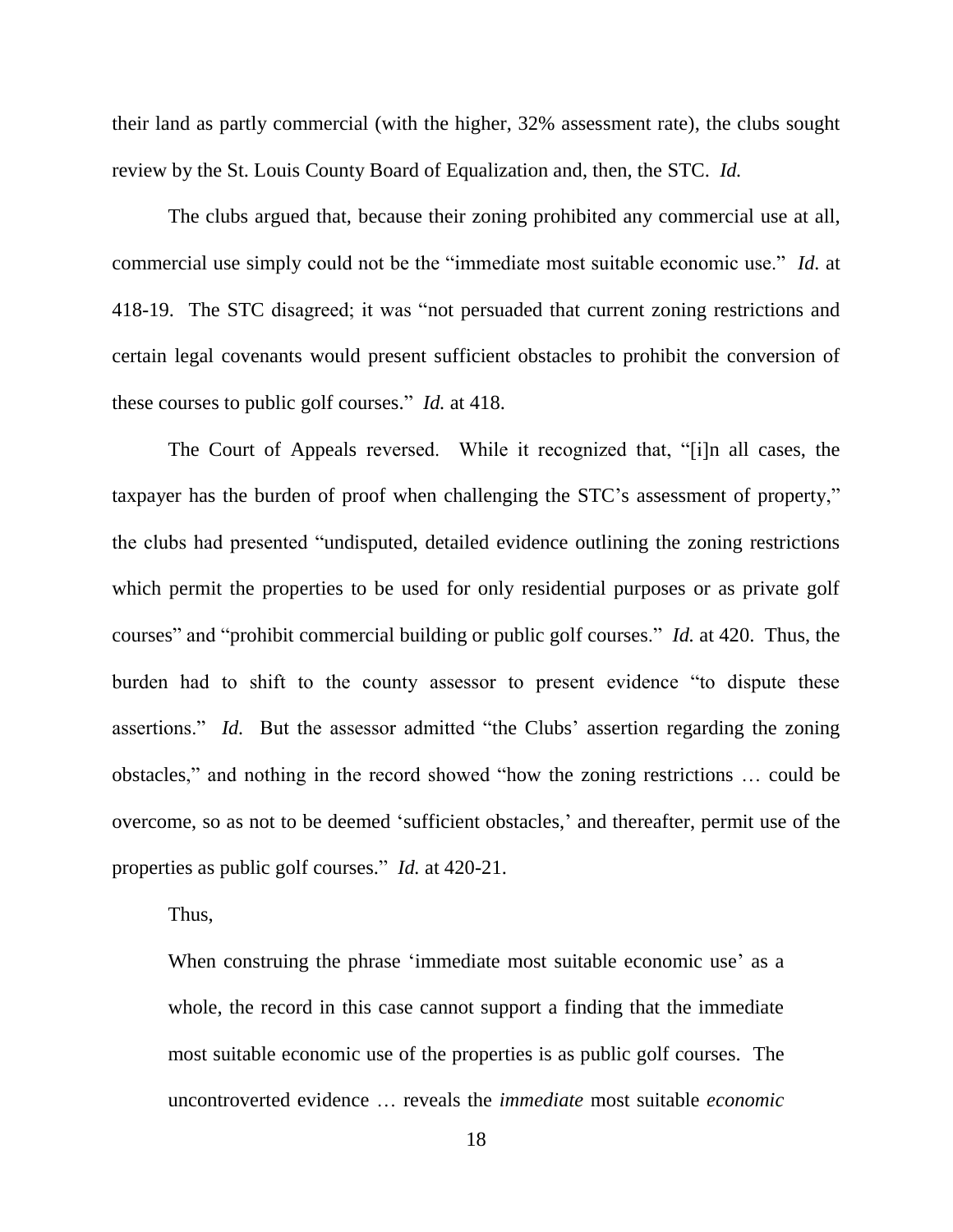use of the properties at issue is as private residences, not public golf courses. While we acknowledge the Clubs' properties have amenities that could be used on a public golf course, the stipulated record also indicates significant zoning obstacles …. In light of those obstacles, we cannot say the record would support an *immediate* use of the private golf course amenities as public golf courses.

*Id.* at 421-22 (emphasis in the original). As a result, "the STC's commercial classification … [was] not supported by competent and substantial evidence." *Id.* at 422.

This decision, grounded on the express legislative mandate that the classified suitable economic use must be *immediate*, is eminently sensible. While the clubs' physical properties ostensibly could be used in some speculative future as public golf courses, that use could not be *immediate*, because the relevant municipalities' zoning ordinances prohibited it. Instead, the *immediate* most suitable economic use would be as private residences, per the zoning. Absent competent and substantial evidence rebutting the existence of the zoning restrictions or showing how they were an insignificant obstacle to immediate commercial use, that was the only proper result.

This case essentially repeats *Algonquin*. As in *Algonquin*, the Batemans' land is zoned for single-family residential use and any commercial use is prohibited. Commercial use of the property would require a change in the law. The County agreed with this and presented no evidence to rebut it. Thus, the STC's decision that the immediate most suitable economic use of the Batemans' property is commercial was unreasonable and unsupported by competent and substantial evidence.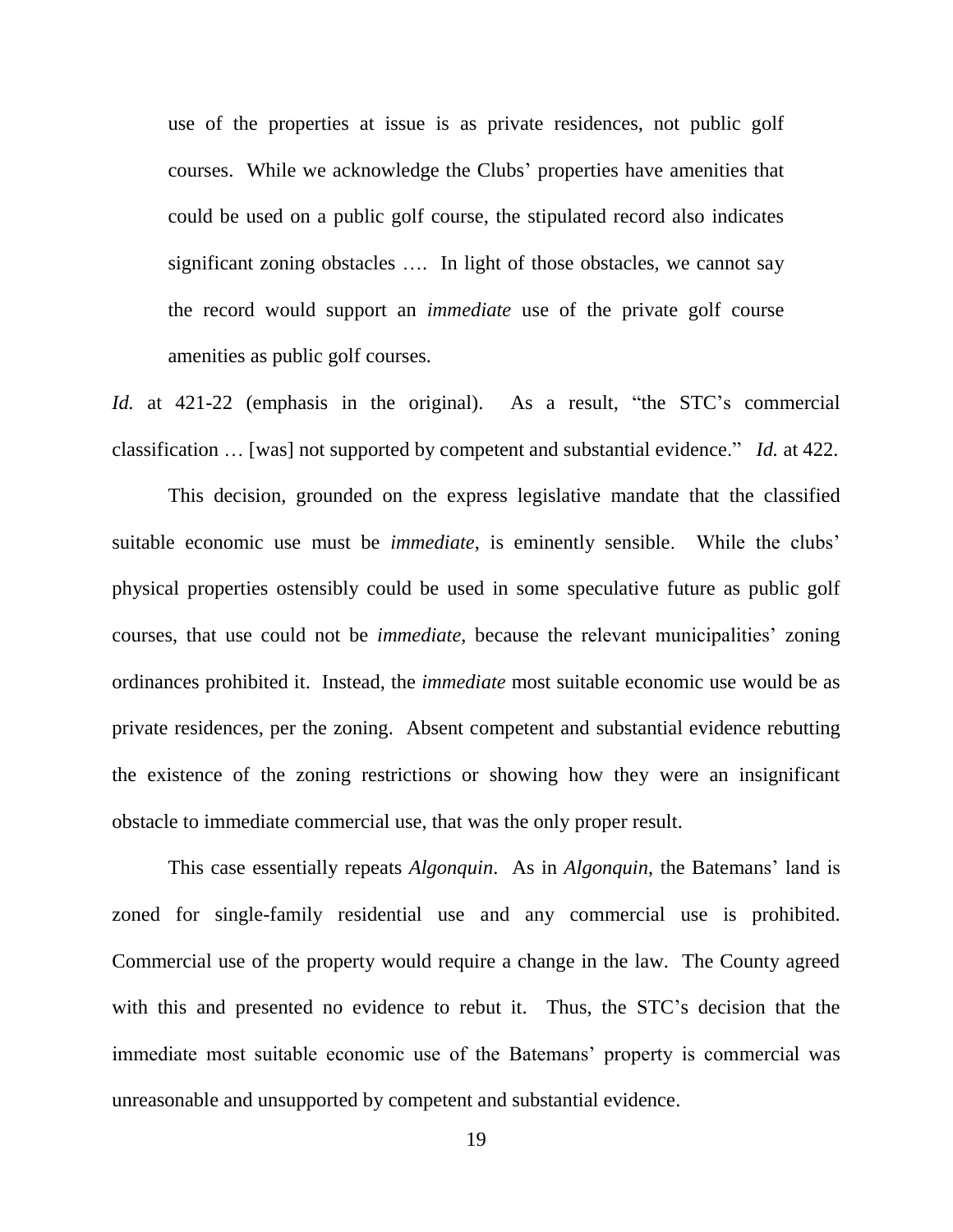# **C. The STC misapplied § 137.016.5: no evidence rebuts the presumption that the immediate most suitable economic use of the Batemans' vacant land zoned for single-family residential use was as residential property.**

Section 137.016.5 sets forth eight factors to consider in determining the "immediate most suitable economic use" of vacant land:

(1) Immediate prior use, if any, of such property;

(2) Location of such property;

(3) Zoning classification of such property; except that, such zoning classification shall not be considered conclusive if, upon consideration of all factors, it is determined that such zoning classification does not reflect the immediate most suitable economic use of the property;

(4) Other legal restrictions on the use of such property;

(5) Availability of water, electricity, gas, sewers, street lighting, and other public services for such property;

(6) Size of such property;

(7) Access of such property to public thoroughfares; and

(8) Any other factors relevant to a determination of the immediate most suitable economic use of such property.

In this case, the hearing officer did discuss each factor (L.F. 289-93; Appx. A8-

12). Ultimately, though, most of the factors showed the Batemans' property physically could be used either as residential or commercial property. Rather, the officer's decision that the immediate most suitable economic use was commercial came down to mere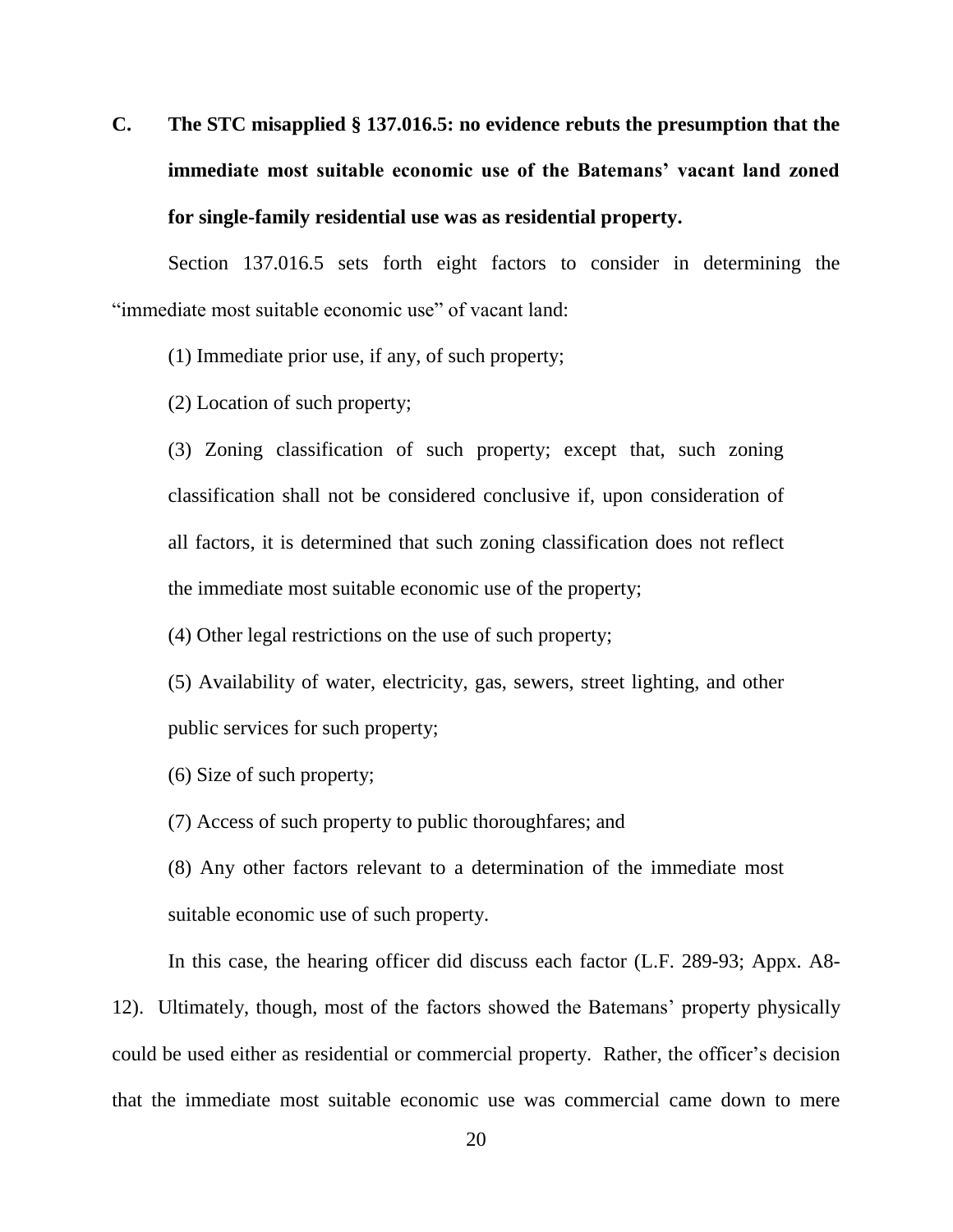speculation about how the property *might* be used in some potential but uncertain future. In so doing, she misapplied § 137.016.5. The zoning was the overwhelming factor: it made any immediate commercial use a legal and practical impossibility.

There was no "immediate prior use" of either property (L.F. 289; Appx. A8). The subject properties were located near both residential and commercial properties (L.F. 289; Appx. A8 $1$ <sup>3</sup> Access from the north versus the west would be the same whether the property were used commercially or residentially (L.F. 290; Appx. A9). Public services were "suitable for either commercial or residential development" (L.F. 290; Appx. A9). The property's "size makes it useful for either residential or commercial development" (L.F. 290; Appx. A9). The "access to public thoroughfares" was suitable for either use, too (L.F. 291; Appx. A10).

Only in discussing "zoning classification" and "other factors" did the STC hold commercial use was somehow more suitable than residential use. As to the zoning, the hearing officer wrote, "Current zoning is R1 (residential). Prior to 2001, prior owners had attempted to get the zoning changed to C3, which request for change was denied.

l

 $3$  As to this factor, "location," the hearing officer found that "the only residential property around the subject property lies to the southeast. All other surrounding properties are commercial" (L.F. 289; Appx. A8). While that technically is true, it was undisputed that both properties are located *within* a private residential subdivision. Both the County's expert's map and aerial photograph plainly show the properties extend to a residential cul-de-sac surrounded by residences (L.F. 252-53; Appx. A27).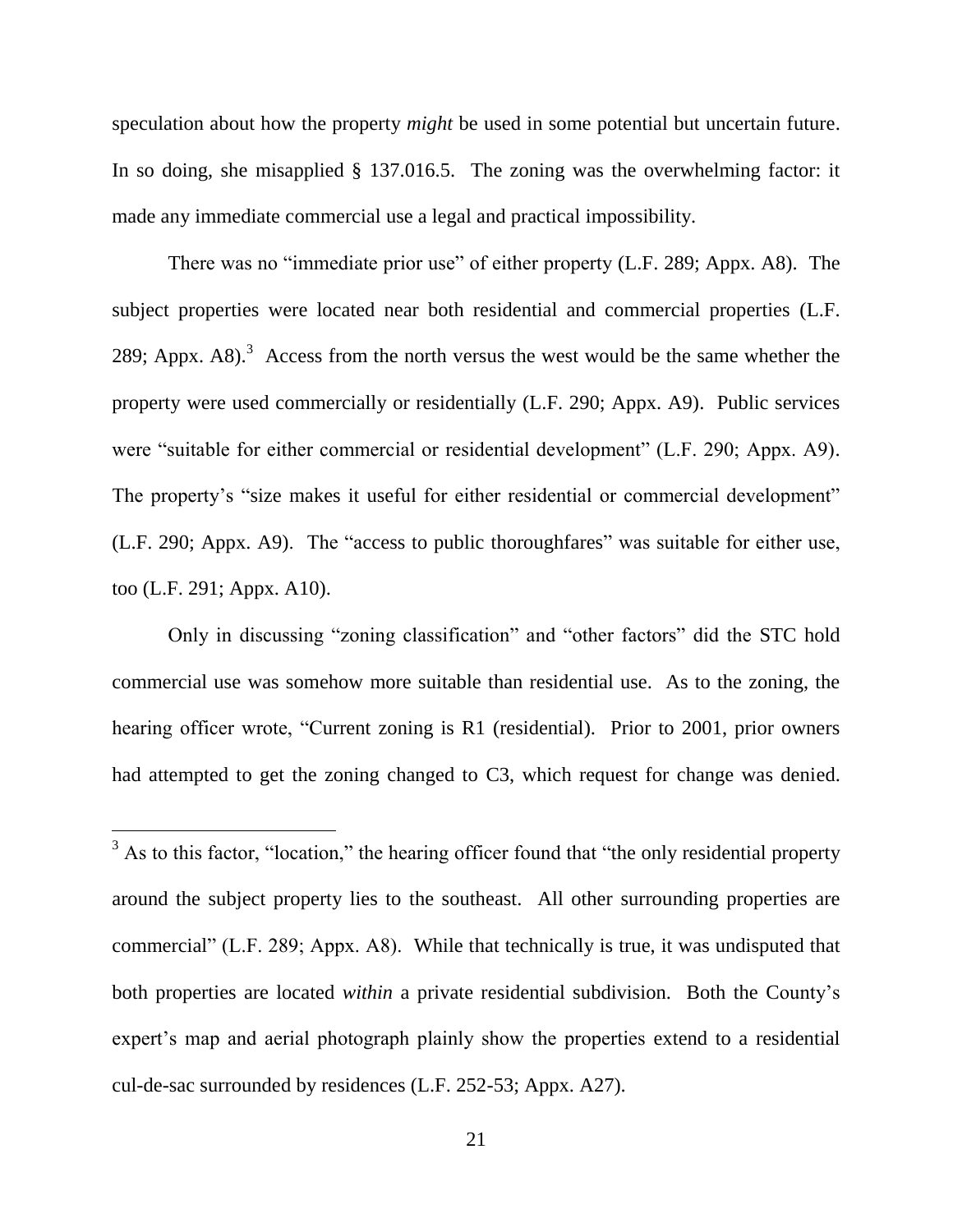Respondent suggests that a less intensive commercial zoning would have been acceptable" (L.F. 290; Appx. A9).

But that perfunctory finding did not begin to address the effect of the undisputed residential zoning. At the hearing, the parties agreed that Lots 23 and 21 are both zoned as "R-1, single family" residential (L.F. 135-36, 139-41, 208, 213). According to Respondent, R-1 zoning "allows only one family to live on the property. It does not allow for an owner to rent out a room or portion of the house" (L.F. 282). Both lots are located within a private residential subdivision, Bolling Heights, and Lot 23 previously had been used under its zoning (L.F. 135-36, 252; Appx. A27).

Even Respondent's expert, commercial appraiser Gary Maurer, agreed that, because the property was zoned for "R-1" single-family residential use, rather than commercial, it could not be used for commercial purposes without rezoning by the City Council; he explained this would cause potential commercial buyers even to shy away from considering purchasing it (L.F. 159). Mr. Maurer flatly forecasted the lots would not be used as commercial in the 2009-10 assessment cycle – the cycle for the very assessment the Batemans challenge (L.F. 162-63). Mr. Maurer further admitted that changing the zoning from R-1 to commercial would require presentation to and passage of a commercial development plan by the City of Gladstone, and no one had submitted any such plan (L.F. 158).

Indeed, the undisputed evidence was that the one time anyone actually did attempt to have these parcels rezoned for commercial use, the Gladstone City Council unanimously refused. In 2000, a gasoline company sought to rezone the land as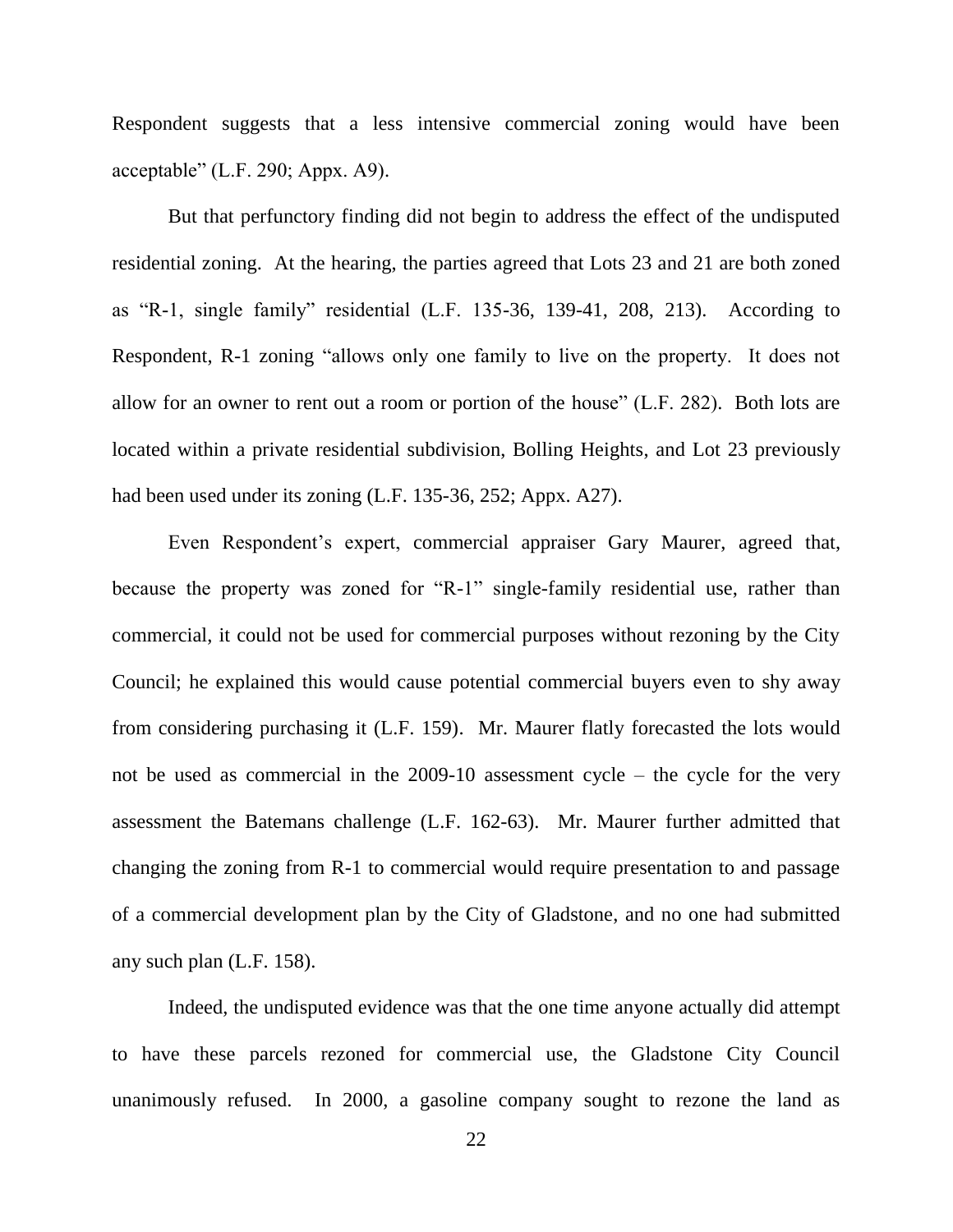commercial in order to operate a filling station there (L.F. 138, 140-41, 143, 178, 183, 213-14). The City Council took up and discussed the request, but then unanimously voted it down (L.F. 135, 185-86, 213-14). In the minutes of the hearing, the councilmembers stated they felt any commercial development this close to residents' houses (described as "right in the back yards") was unsafe and undesirable (L.F. 186).

Thus, just as in *Algonquin*, the fact that the land is zoned for residential use – and any commercial use is prohibited – a utterly negates any possibility that its *immediate* most suitable economic use could be commercial. The Batemans presented "undisputed, detailed evidence outlining the zoning restrictions which permit the properties to be used for only residential purposes" and "prohibit commercial building …." 220 S.W.3d at 420. Thus, the burden had to shift to the Respondent Assessor to present evidence "to dispute these assertions." *Id.* But the Assessor's expert admitted the Batemans' "assertion regarding the zoning obstacles," and nothing in the record showed "how the zoning restrictions … could be overcome, so as not to be deemed 'sufficient obstacles,' and thereafter, permit use of the properties as" as commercial. *Id.* at 420-21.

As such, paraphrasing the Court of Appeals in *Algonquin*,

When construing the phrase 'immediate most suitable economic use' as a whole, the record in this case cannot support a finding that the immediate most suitable economic use of the properties is as [commercial property]. The uncontroverted evidence … reveals the *immediate* most suitable *economic* use of the properties at issue is as private residences, not [commercial enterprises]. While [the Batemans'] properties have [physical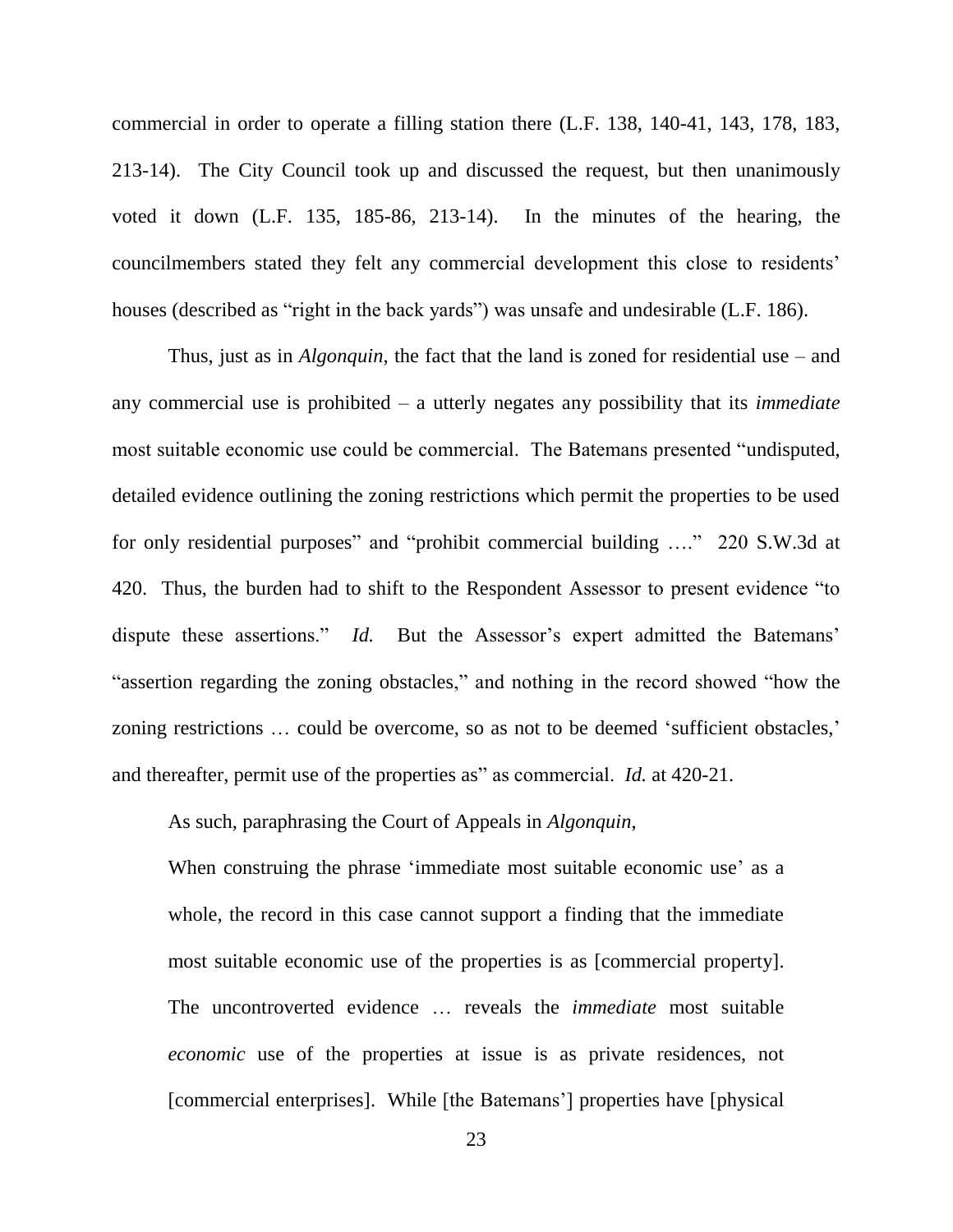characteristics] that could be used [commercially], the [undisputed] record also indicates significant zoning obstacles …. In light of those obstacles, we cannot say the record would support an *immediate* use of the [Batemans' vacant land] as [commercial property].

*Id.* at 421-22 (emphasis in the original). Thus, "STC's commercial classification of the … [Batemans'] properties [was] not supported by competent and substantial evidence." *Id.* at 422. The STC was simply wrong in its assertion that the "zoning of the properties" under appeal is ... [not] persuasive on the point of its most suitable economic use" (L.F. 317; Appx. A23).

Indeed, when it came down to it, the hearing officer and the STC both essentially ignored the zoning. Instead, in the eighth factor, "other factors relevant to the immediate most suitable economic use of such property," both put most of their decisions' weight on the Batemans' supposed (and unsuccessful) marketing "the properties as an assemblage for commercial development" (L.F. 291; Appx. A10).

But even if the Batemans had suggested during the course of their ownership that the property *someday*, *somehow*, *might*, or physically *could* be used as commercial property bore nothing on its *immediate* most suitable economic use. Respondents' expert agreed, as in *Algonquin*, that any commercial use would not be *immediate*.

Though there are only two cases specifically construing § 137.016.5, similar principles are gleaned from the law governing appraising – which requires that land be valued by its "highest and best use." "Only that the fact of the property's capability or adaptability to the [proposed] use may be considered as an element of its present value.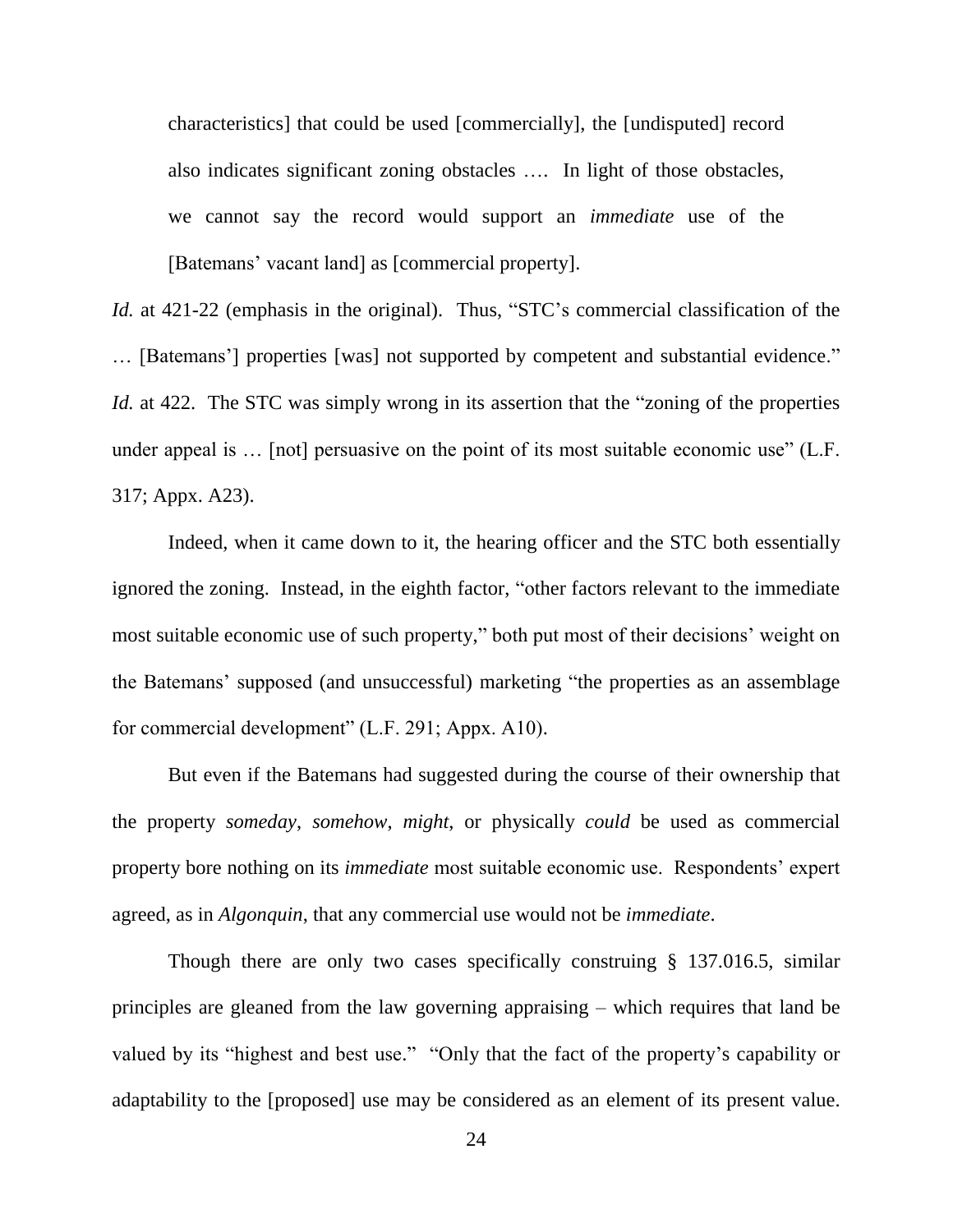Mere speculative uses cannot be considered. There must be some probability that the land would be used within a reasonable time for the particular use to which it is adapted." *State ex rel. Mo. Hwy. & Transp. Comm'n v. Modern Tractor & Supply Co.*, 839 S.W.2d 642, 648 (Mo. App. 1992). In this case, a possibility of future commercial use of the land was entirely speculative. The undisputed evidence was the properties *would not* be used as commercial within the time of the present assessment cycle.

"Property may not be viewed in a vacuum, in isolation from all its circumstances." *NCR Corp. v. State Tax Comm'n*, 637 S.W.2d 44, 50 (Mo. App. 1982). But that is what the STC did in this case. Ignoring the zoning, the STC found the property physically could be used as commercial property. The Batemans have little quarrel with that. Commercial use in some speculative future may well be a "suitable economic use" for the Batemans' vacant land. But the present, immediate state of the land cannot be viewed in a vacuum: the zoning is paramount. It is not merely *a* "suitable economic use" that guides the classification – it is the *immediate most* suitable economic use. The zoning prevents that from being anything other than residential.

Again, in the law of appraising, "It is only to the extent that … a probability of rezoning affects present market value that evidence of it may be received and considered at all." *State ex rel. State Hwy. Comm'n v. Carlson*, 463 S.W.2d 74, 80 (Mo. App. 1970). Even "if there is a showing of a reasonable probability of a change" in zoning, "the property must not be evaluated as though the rezoning were already an accomplished fact. It must be evaluated under the restrictions of the existing zoning and consideration given to the impact upon market value of the likelihood of a change in zoning." *Id.* So,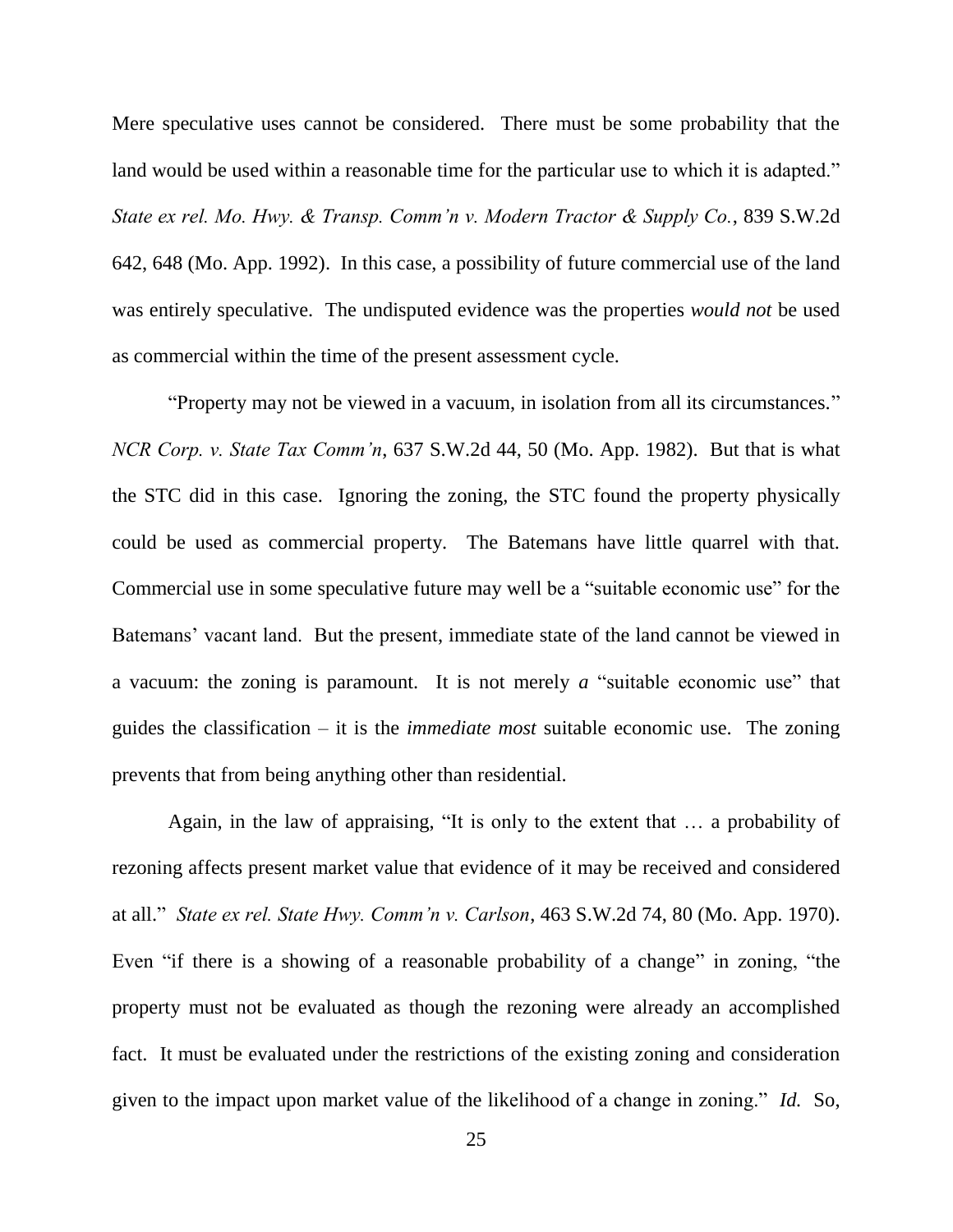too, it must be in the realm of classifying vacant land for property tax purposes, which, unlike appraising, expressly requires a showing of "immediacy." Here, the land had not been rezoned. As in *Algonquin*, its immediate most suitable economic use had to be that for which it could be used *immediately*, residential use, without a speculative possibility of rezoning for commercial use that very well may not happen and, indeed, previously had been rejected.

The STC's decision that the immediate most suitable economic use of the Batemans' land was as commercial property was unsupported by competent and substantial evidence and misapplied § 137.016.5. This Court should reverse the trial court's decision affirming the STC.

# **D. The STC's misapplication of § 137.016.5 renders the Assessor's appraisal of the land for commercial use irrelevant.**

Mr. Maurer, Respondent's expert, is a "commercial appraiser" for Clay County; he reappraised the Batemans' land as commercial property (L.F. 95, 146-47). His commercial appraisal of the two parcels together at \$345,000 was Respondent's only evidence of their supposed market value (L.F. 146-477, 211, 197-284). The Batemans previously had paid \$155,000 for both properties (L.F. 144).

But the Batemans' land was not commercial property. *Supra* at 20-26. Its valuation as such was irrelevant to its value as the residential property for which it was zoned and immediately usable.

Indeed, as Mr. Maurer admitted, all the vacant land to which he compared the Batemans' land in the appraisal was zoned as commercial (L.F. 160, 164, 233, 266-73).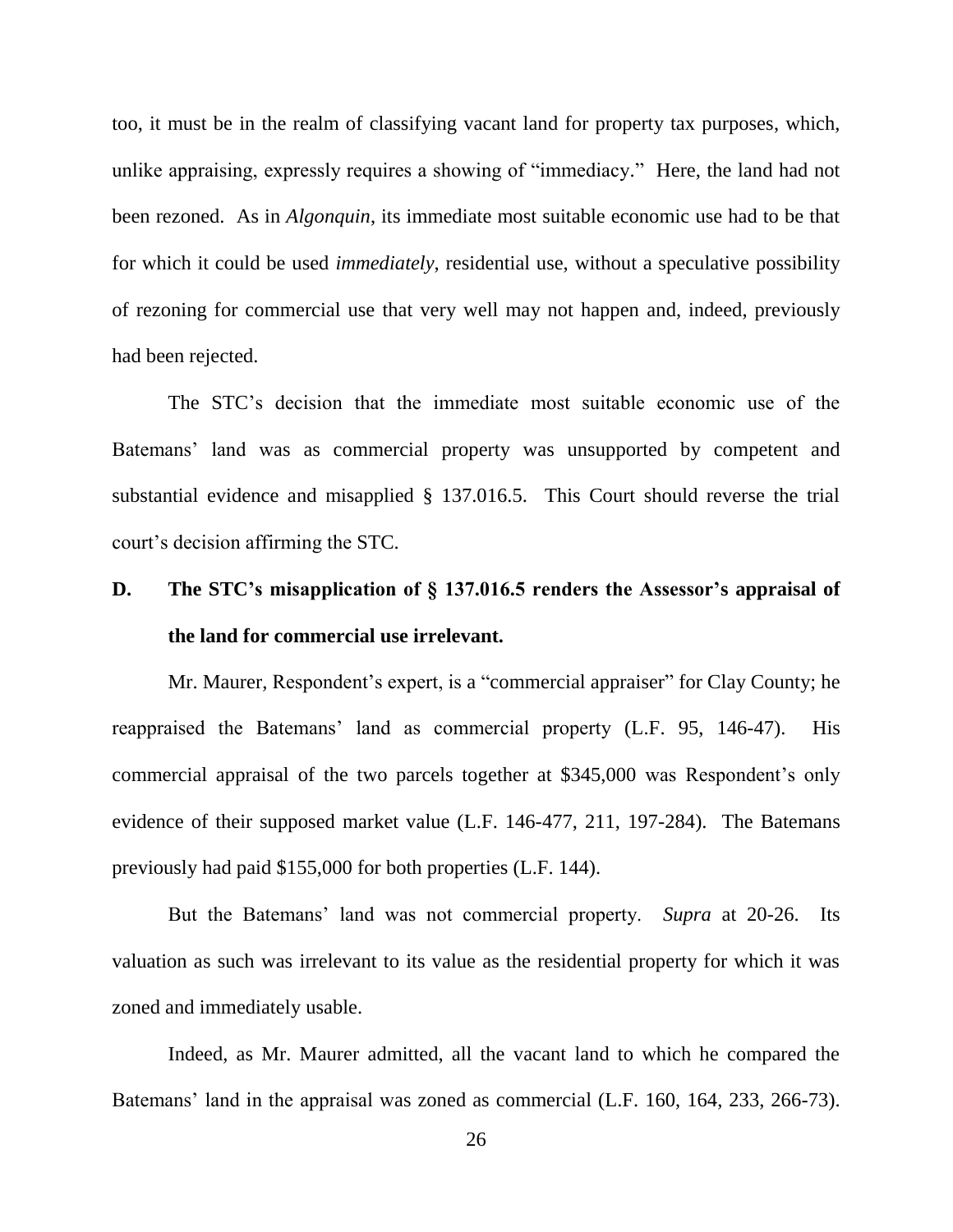While the hearing officer suggested all these comparables "were a mix of commercial and residential" (L.F. 292; Appx. 11), plainly, this was not true.

An expert appraiser's opinion of the value of real property must not be based on speculation. "To have probative value expert opinion must be 'founded upon substantial data, not mere conjecture, speculation or unwarranted assumption. It must have a rational foundation.'" *Modern Tractor*, 839 S.W.2d at 648 (citation omitted). In this case, Mr. Maurer did not explain why or how he decided the Batemans' property was to be classified and appraised as commercial property. Perhaps someone in the County Assessor's office, under directions to see to it that the Batemans' taxes be raised on their vacant land as much as possible, told him to appraise it as such. Whatever the reason, the suggestion that the land should be appraised as commercial property was mere speculation.

As a result, on remand, the trial court should be instructed to disregard Mr. Maurer's "commercial appraisal" of the Batemans' residentially-zoned land. The immediate most suitable economic use of the land is as residential property.

27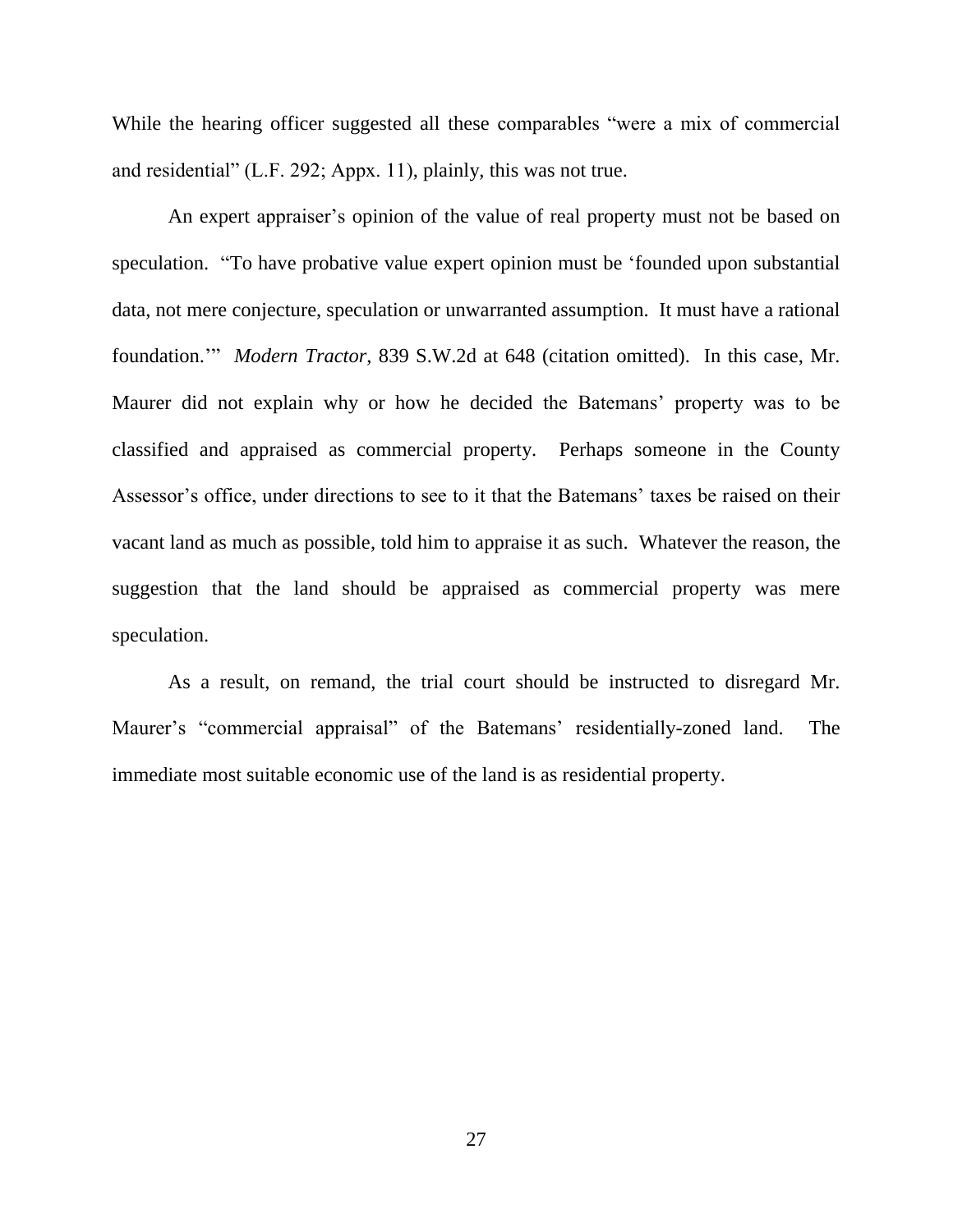## **Conclusion**

The Court should reverse the trial court's judgment and remand this case with instructions to reverse the State Tax Commission's decision.

Respectfully submitted,

*Jonathan Sternberg, Attorney, P.C.*

by /s/Jonathan Sternberg

Jonathan Sternberg, Mo. #59533 1111 Main Street 7th Floor, Harzfeld's Building Kansas City, Missouri 64105 Telephone: (816) 474-3000 Facsimile: (816) 474-5533 E-mail: jonathan@sternberg-law.com

COUNSEL FOR APPELLANTS ROBERT BATEMAN and DONNA BATEMAN